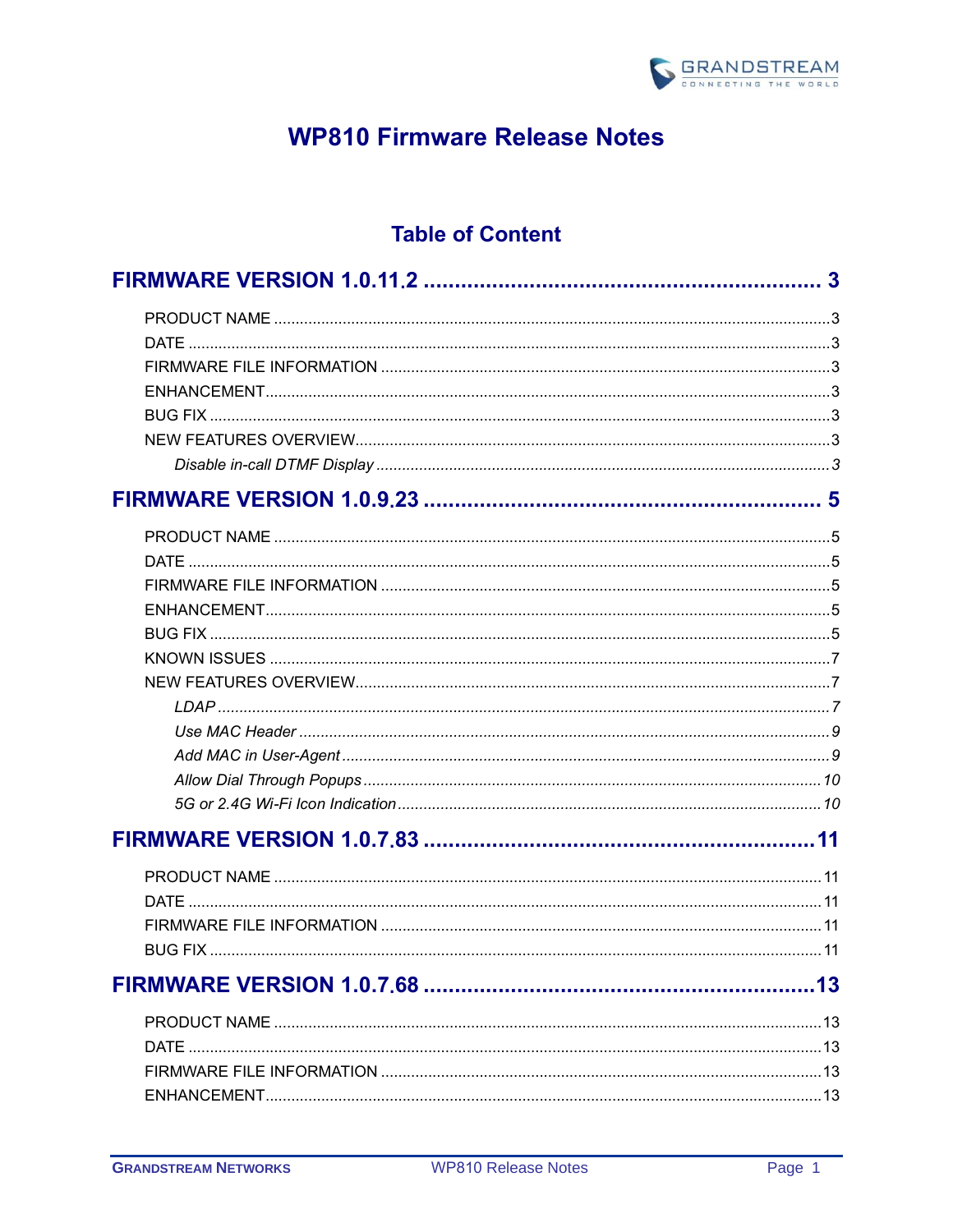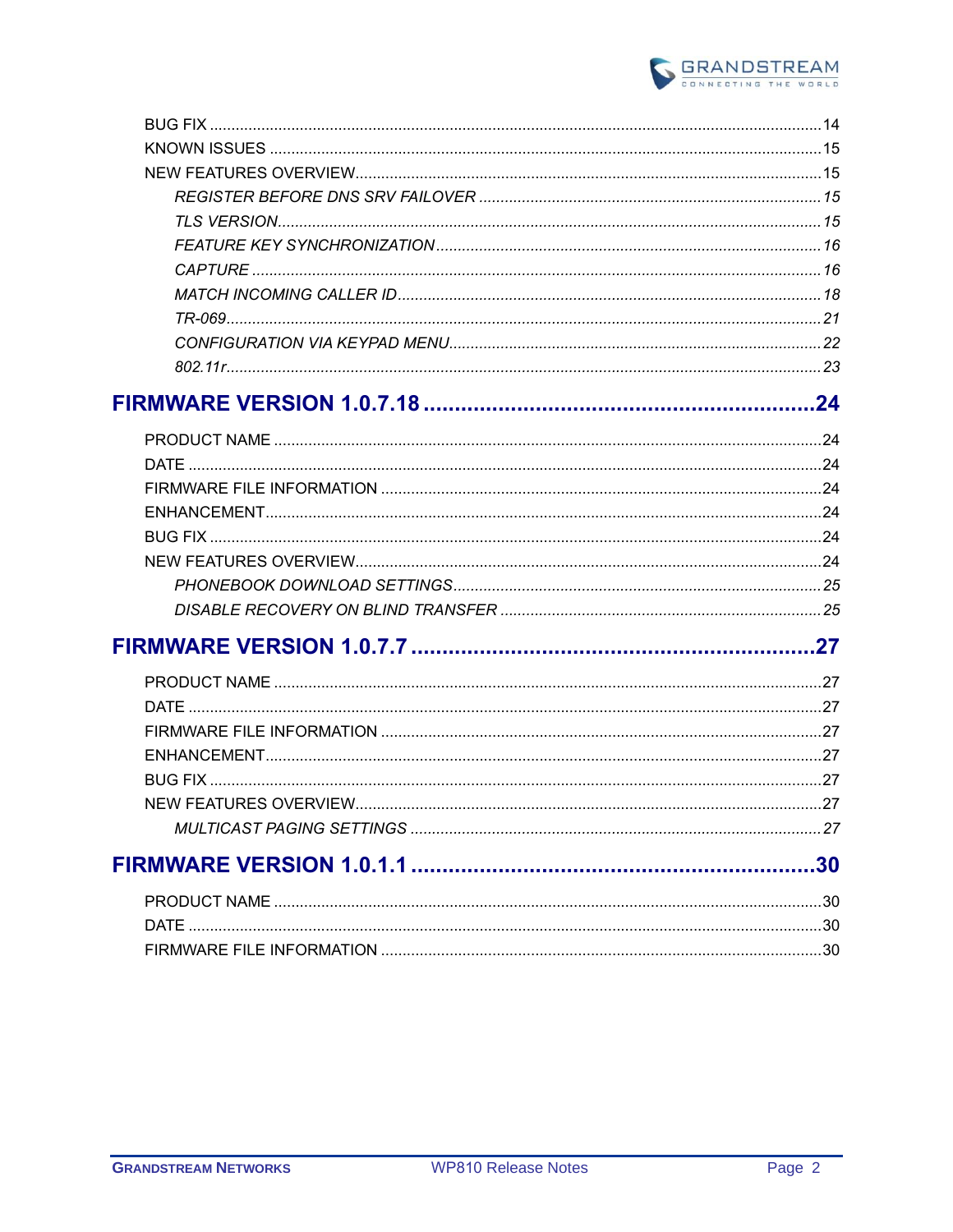

# **FIRMWARE VERSION 1.0.11.2**

#### <span id="page-2-1"></span><span id="page-2-0"></span>**PRODUCT NAME**

WP810

#### <span id="page-2-2"></span>**DATE**

04/06/2022

# <span id="page-2-3"></span>**FIRMWARE FILE INFORMATION**

• Firmware file name: wp810fw.bin

MD5: aa2712962fd0d2e749396ad0135219a1

# <span id="page-2-4"></span>**ENHANCEMENT**

• Added support for disable in-call DTMF display. [\[Disable in-call DTMF Display\]](#page-2-7)

# <span id="page-2-5"></span>**BUG FIX**

- Fixed device a codec bug causes no audio on call.
- Fixed the Ringtones dropdown list does not show on the WEB UI.
- Fixed the issues of the letter when using the German language.
- Fixed the option item on the LCD cannot be cycled change in Settings.
- Fixed a bug cause the French language does not take effect on the WEB UI.
- Fixed an issue cause device does not show the ring page after receiving an incoming call.
- Fixed some options in "Call Forward" that could not display correctly on the LCD.
- Fixed an issue cause the conferees' device does not hang up after the host device hangs up during the conference.
- Fixed device enabled SRTP and sets up a conference, the one conferee device could make noise.

#### <span id="page-2-6"></span>**NEW FEATURES OVERVIEW**

<span id="page-2-7"></span>This section lists major new features and describes how to use them from the user's point of view.

#### **Disable in-call DTMF Display**

#### • **Web Configuration**

Users can find the configuration in Web UI -> Settings-> Call Feature.

#### • **Functionality**

This new feature could control the display of DTMF in-call, when set to "Yes", the DTMF digits entered during the call will not display.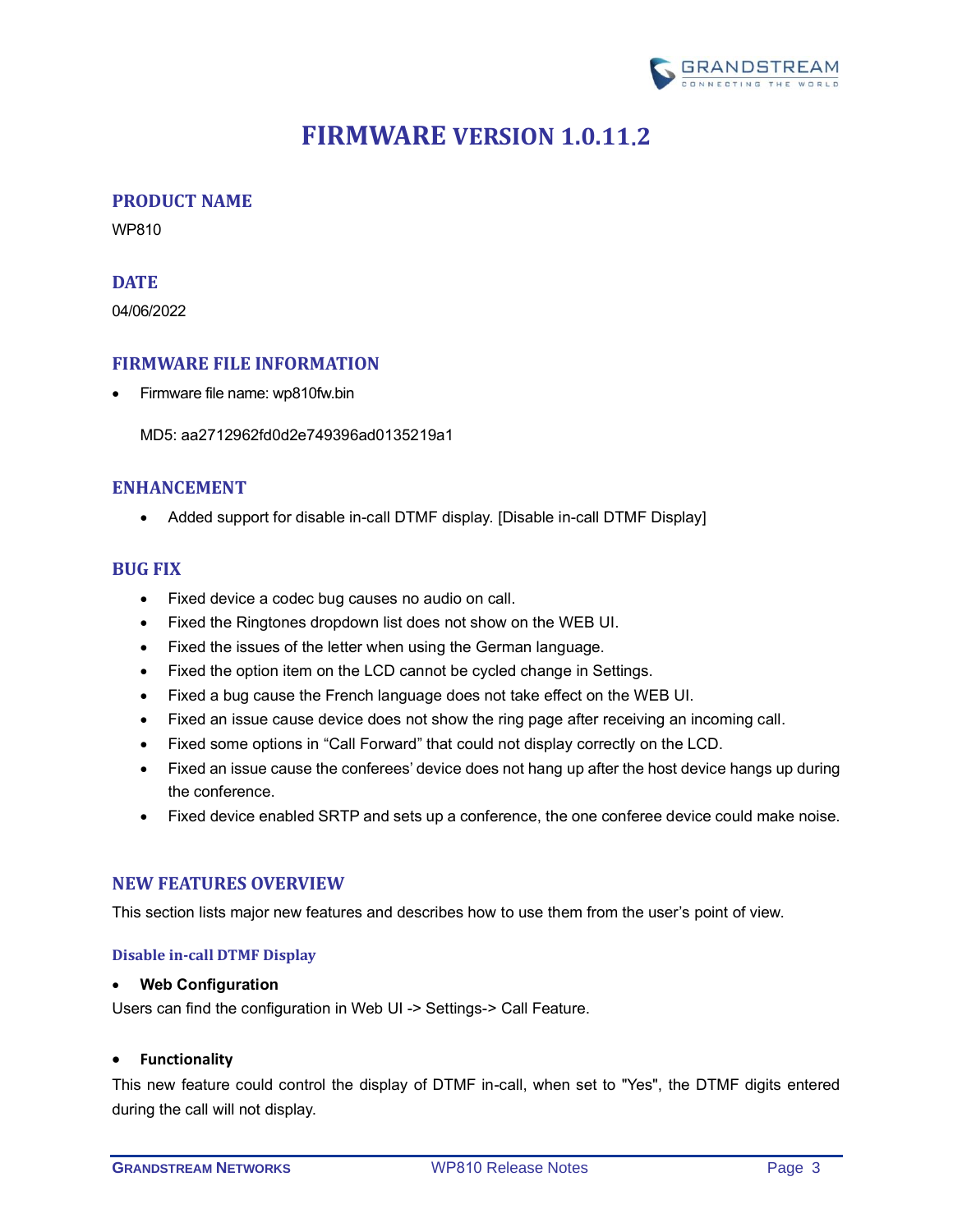

# Disable in-call DTMF Display

| $\odot$ No $\odot$ Yes |  |
|------------------------|--|
|------------------------|--|

| Pvalue | <b>Description</b>           | Value range | Default  |
|--------|------------------------------|-------------|----------|
| 338    | Disable in-call DTMF Display | $0 - No$    | $0 - No$ |
|        |                              | $1 - Yes$   |          |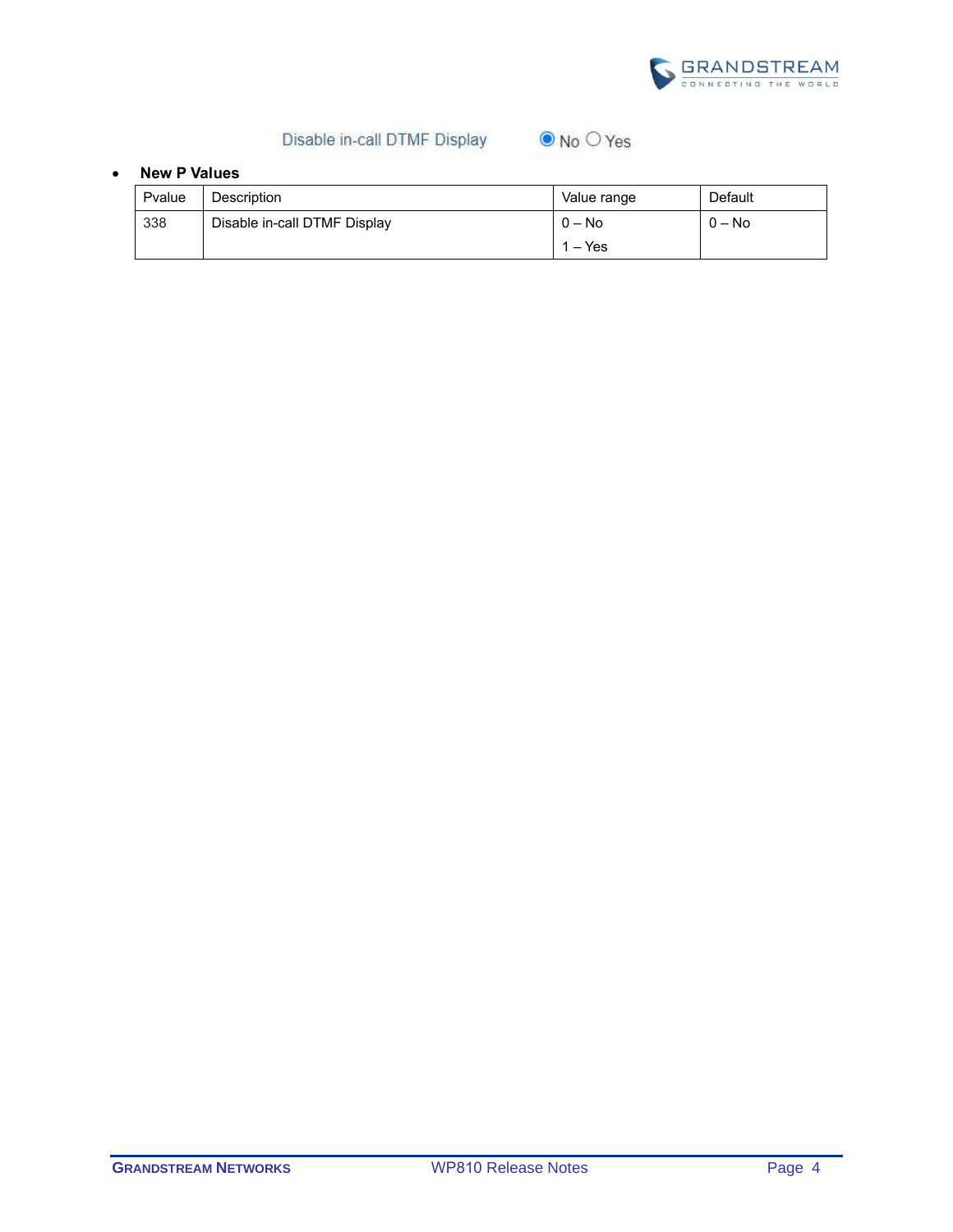

# **FIRMWARE VERSION 1.0.9.23**

# <span id="page-4-1"></span><span id="page-4-0"></span>**PRODUCT NAME**

WP810

#### <span id="page-4-2"></span>**DATE**

03/07/2022

# <span id="page-4-3"></span>**FIRMWARE FILE INFORMATION**

• Firmware file name: wp810fw.bin

MD5: be789a604039369058ce2f69b0f03939

# <span id="page-4-4"></span>**ENHANCEMENT**

- Added "Zoom" option in Special Feature. (Account 1 or 2-> SIP Settings ->Advanced Features)
- Added Support in SRTP requirements for Zoom.
- Added support for WPA3 Wi-Fi security (Network->WiFi Settings-> SSID{x}->Security->Security Type-> WPA3 PSK/WPA3 Enterprise)
- Added support for LDAP configuration. [\[LDAP\]](#page-6-2)
- Added support for Allow Dial Through Popups. [Allow [Dial Through Popups\]](#page-9-0)
- Added option "Use MAC Header" for account 1 and account 2. [\[Use MAC Header\]](#page-8-0)
- Updated option "Use MAC Header" to "Add MAC in User-Agent" for account 1 and account 2. [\[Add](#page-8-1)  [MAC in User-Agent\]](#page-8-1)
- Added support busy tone configuration to the web GUI. (Settings ->Preferences-> Ringtone)
- Added support prompt tone when the call is ended.
- Improved DNS SRV Failover design.
- Added Support for 5G or 2.4G Wi-Fi icon to indicate which band the device is currently using. [5G [or 2.4G Wi-Fi icon indicate\]](#page-9-1)

#### <span id="page-4-5"></span>**BUG FIX**

- Fixed device sends DHCP decline after DHCP ACK which cause update the IP address constantly.
- Fixed device PTT function could not work normally after adjusted volume key.
- Fixed the issue that sometimes device could not make or receive calls due to device does not send registration package correctly.
- Fixed the bug cause device may not talk normally when set codes are G729A/B and OPUS if the hardware version is 1.4A.
- Fixed the device cannot wait until the screen timeout period is complete and then turn off the screen while in the auto answer standby state.
- Fixed an issue cause device LCD status page while get stuck in seconds.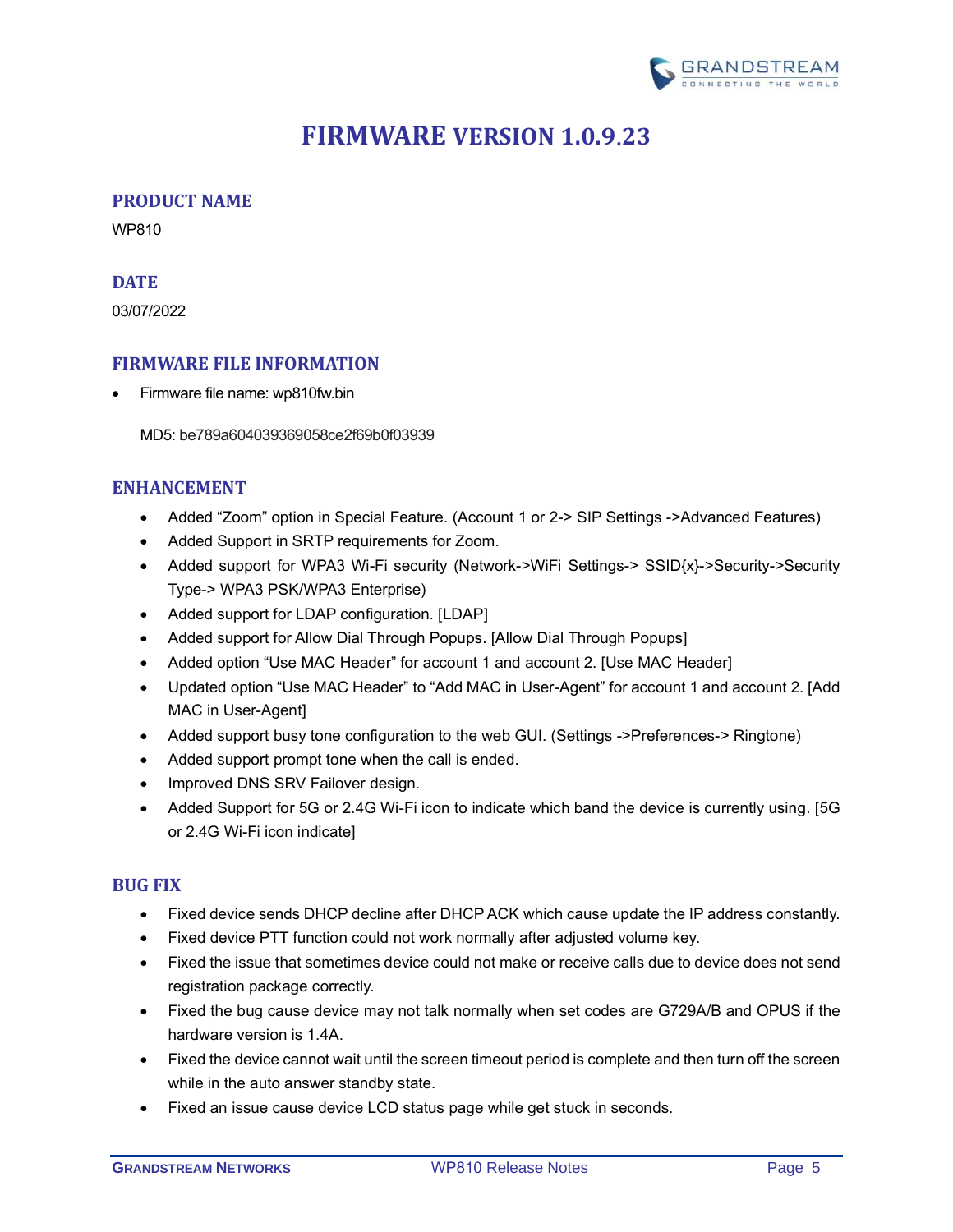

- Fixed an issue case DHCP option 2 does not take effect.
- Fixed device still able to dial out and hear ringback tones after Wi-Fi disconnected.
- Fixed device LCD GUI sometimes get stuck in minutes while deleting the call history.
- Fixed the device configuration via Keypad Menu option is set to "Basic Settings Only", the LCD does not show Basic Settings.
- Fixed device does not have audio in both ways when initiating calls.
- Fixed device custom ringtone going silent after a few days.
- Fixed SSH2 modified upgrade via abnormally.
- Fixed missed call count on LCD prompt should be the total of all missed calls.
- Fixed the issues with Constraint/Basic Settings mode and Bluetooth/PTT configurations.
- Fixed user cannot enter the call page if receive the incoming call and click the left and right buttons to switch the IDLE.
- Fixed iLBC voice code negotiation failed.
- Fixed the WPA3 setting is reset after boot.
- Fixed out-of-memory and other performance issues in certain specific scenarios.
- Fixed device has noise when switching speaker on the dialing interface.
- Fixed device cannot automatically obtain the SIP account on 3CX.
- Fixed device multicast issues.
- Fixed device sends PTT and the other devices sometimes cannot hear the sound.
- Fixed the device cannot be unlocked if using a password to lock screen.
- Fixed abnormal issue on the DTMF input popup stage.
- Fixed device may end the call if answer the call after re-registering.
- Fixed device needs to restart to take effect when setting a static IP on the web page.
- Fixed the issue that notification would prevent dialing from the keypad.
- Fixed device DNS provided by Router Advertisement not populated to the device.
- Fixed device unable to lock PTT via GAPS on specific firmware.
- Fixed DHCP Option 150 cannot handle multiple IPs.
- Fixed device will dial number upon "No Key Entry Timeout".
- Fixed user cannot transfer via a hotkey on the list item.
- Fixed device after the configuration of the phone is modified, the original configuration will be restored when the phone is restarted or restored from the factory.
- Fixed an issue causing DHCP option 2 not to take effect.
- Fixed when the "send message" is on the call history page, the device could not identify the selected contact as the recipient.
- Fixed the line status of conference member display is wrong when conference member holds the call.
- Fixed the "Kick" option does not work properly.
- Fixed an issue that some options take effect only after restarting the phone on the "Wi-Fi Settings" page.
- Fixed device cannot enter the contact page on the transfer and new call page.
- Fixed an issue causing configuring static IPv6 addresses not taking effect.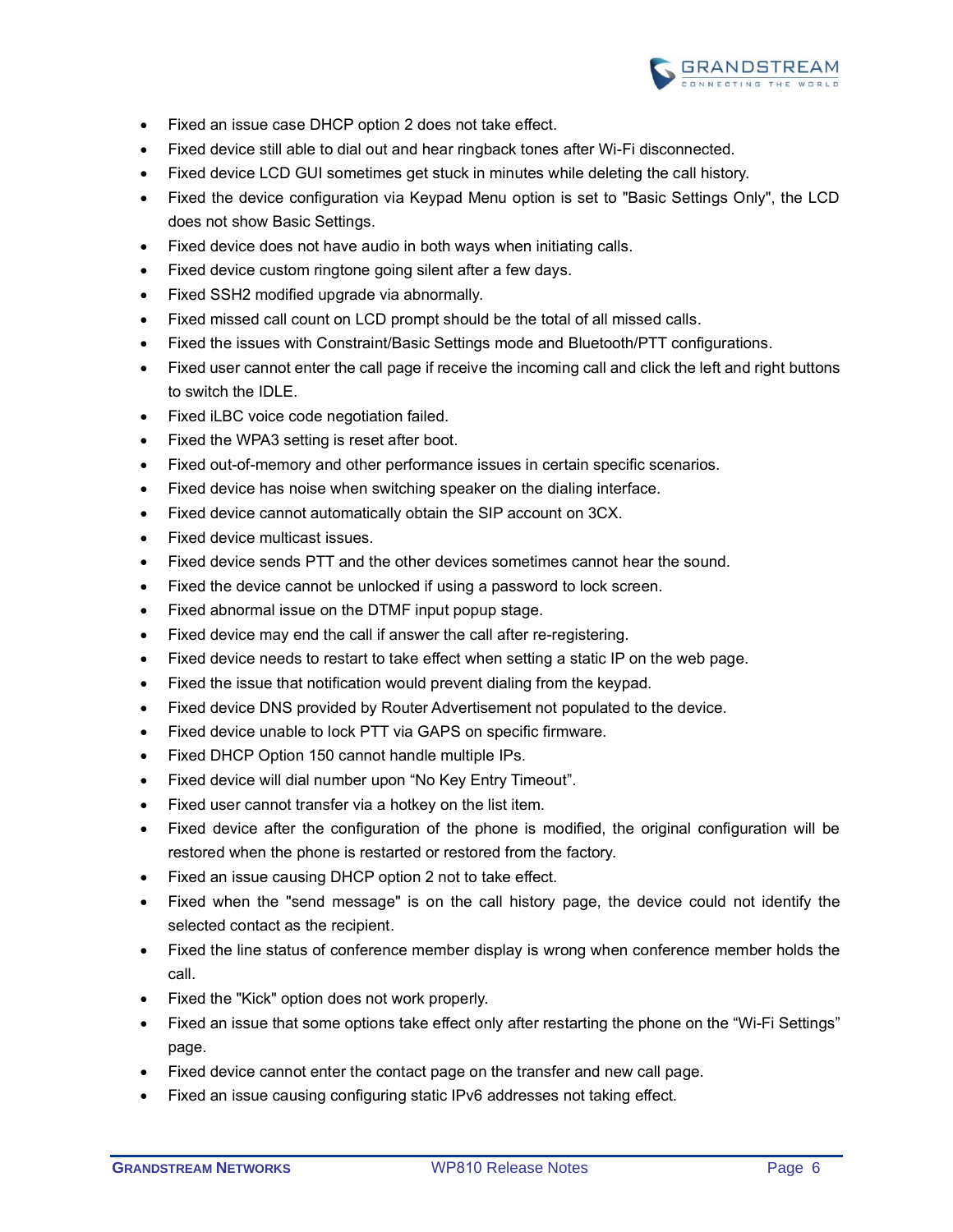

- Fixed BroadSoft IOT Vendor-Hosted Redirect Service does not do the provision after connecting to Wi-Fi.
- Fixed an issue causing the Wi-Fi icon display incorrectly after modifying the Wi-Fi band.
- Fixed LCD prompt "Failed to get Firmware" in a certain specific scenario.
- Fixed the custom SIP headers registration issue.
- Fixed LED not flashing red when there is a missed call or voicemail.
- Fixed call details page is blank.
- Fixed the packet loss rate of the sender is not displayed on the call details page.
- Fixed the device has a low probability of no audio during the call and hangs up the call automatically.
- Fixed the device at the "Audio Loopback" page, after adjusting the volume, the audio cannot be heard normally.
- Fixed "Transfer" appears in the middle of the lower part of the call screen.
- Fixed the phone menu key and back key on the keyboard test page are blocked, and there is an additional key in the middle.
- Fixed device will freeze after clicking on Settings in a certain specific scenario.
- Fixed the speaker and phonebook buttons of the Keypad Test are inconsistent with the actual button layout of the device.
- Fixed phone call does not play the ring back tone when it does not receive 180 response.
- Fixed WP810 manual firmware upload on the web will cause out-of-memory upgrade failure.
- Fixed WP810 when in the IPv6 environment, the device sends the keep-alive packet abnormally
- Fixed an issue cause WP810 freezes after forgetting Wi-Fi
- Fixed a bug make a call is automatically hung up
- Fixed device will vibrate after unmuting the second incoming call
- Fixed device when the voice channel for the first call is a speaker and the second call is answered, the voice channel changes to the handset
- Fixed device will automatically cancel the call within a few seconds after it initiates the call
- Fixed a random audio issue

# <span id="page-6-0"></span>**KNOWN ISSUES**

• WP810 may not talk normally when set codes are G729A/B and OPUS if the hardware version is 1.4A.

# <span id="page-6-1"></span>**NEW FEATURES OVERVIEW**

<span id="page-6-2"></span>This section lists major new features and describes how to use them from the user's point of view.

#### **LDAP**

#### • **Web Configuration**

Users can find the configuration in Web UI -> Directory -> LDAP.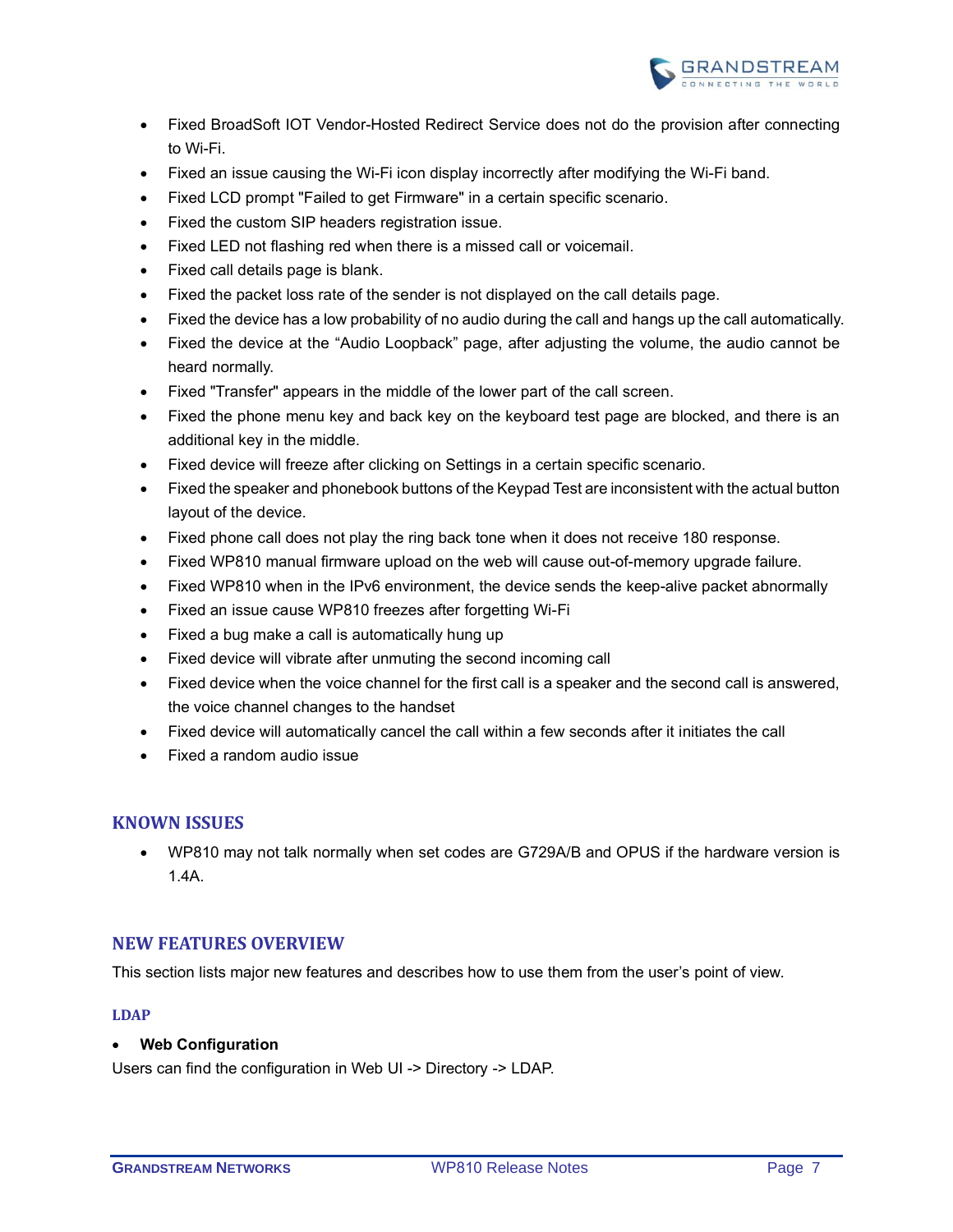

# • **Functionality**

This feature allows user to configure LDAP as LDAP client.

| LDAP protocol                 | $LDAP \sim$ |                                   |              |
|-------------------------------|-------------|-----------------------------------|--------------|
| <b>Server Address</b>         |             |                                   |              |
| Port                          | 389         |                                   |              |
| <b>Base</b>                   |             |                                   |              |
| <b>User Name</b>              |             |                                   |              |
| Password                      |             |                                   |              |
| <b>LDAP Number Filter</b>     |             |                                   |              |
| <b>LDAP Name Attributes</b>   |             |                                   |              |
| <b>LDAP Number Attributes</b> |             |                                   |              |
| <b>LDAP Display Name</b>      |             |                                   |              |
| Max. Hits                     | 50          |                                   |              |
| <b>Search Timeout</b>         | 30          |                                   |              |
| <b>LDAP Lookup</b>            |             | □ Incoming Calls □ Outgoing Calls |              |
|                               | Save        | Save and Apply                    | <b>Reset</b> |

| P-value | Description                   | Value range           | Default     |
|---------|-------------------------------|-----------------------|-------------|
| 8037    | LDAP protocol                 | $0 - LDAP$            | $0 - LDAP$  |
|         |                               | $1 -$ LDAPS           |             |
| 8020    | Server Address                | String                | <b>Null</b> |
| 8021    | Port                          | Number: 1-65535       | 389         |
| 8022    | Base                          | String: a-z, A-Z, 0-9 | <b>Null</b> |
| 8023    | User Name                     | String: a-z, A-Z, 0-9 | <b>Null</b> |
| 8024    | Password                      | String: a-z, A-Z, 0-9 | Null        |
| 8025    | LDAP Number Filter            | String: a-z, A-Z, 0-9 | <b>Null</b> |
| 8028    | LDAP Name Attributes          | String: a-z, A-Z, 0-9 | <b>Null</b> |
| 8029    | <b>LDAP Number Attributes</b> | String: a-z, A-Z, 0-9 | Null        |
| 8030    | LDAP Display Name             | String: a-z, A-Z, 0-9 | <b>Null</b> |
| 8031    | Max. Hits                     | Number: 1 to 3000     | 50          |
| 8032    | Search Timeout                | Number: 0 to 80       | 30          |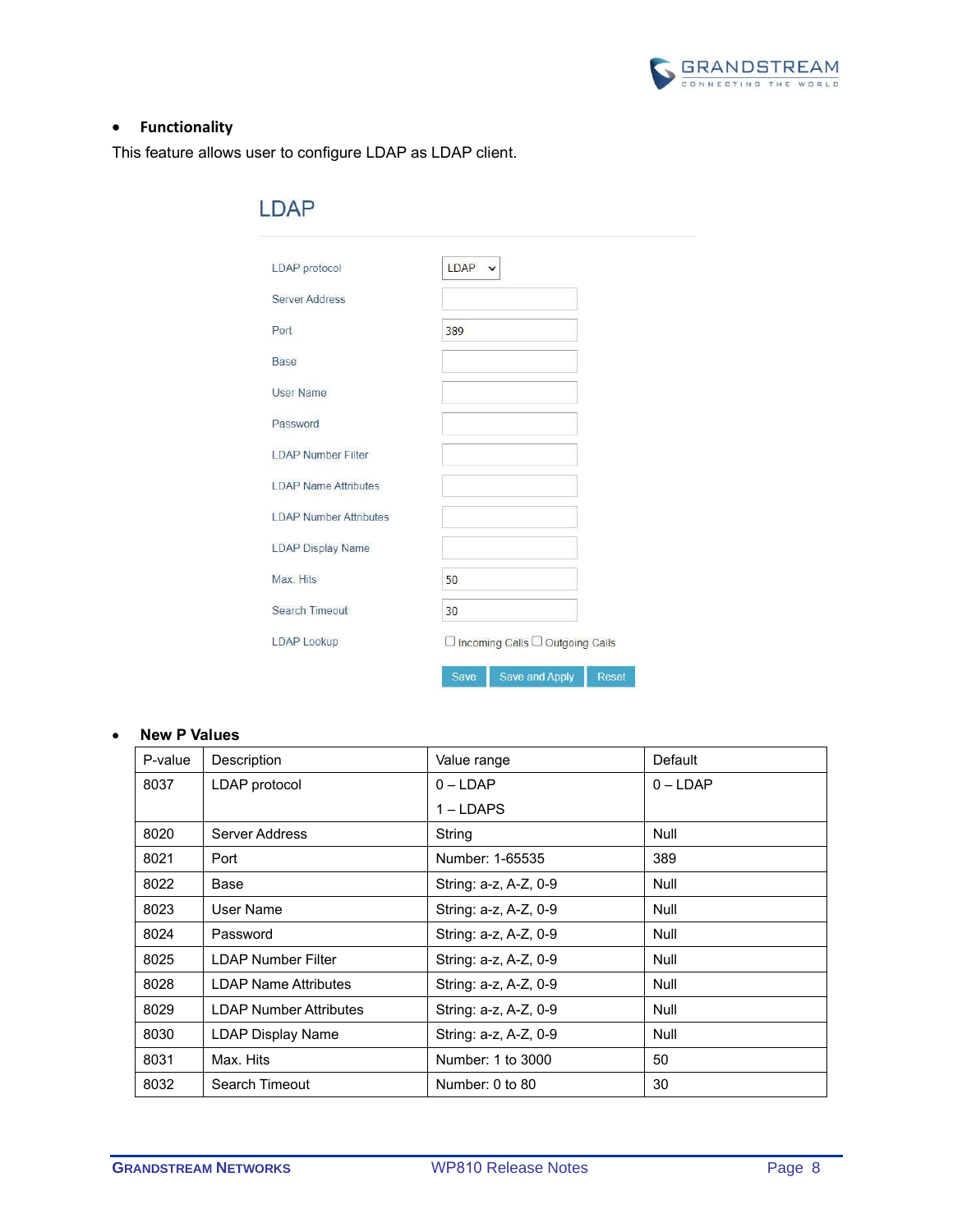

| 8035 | LDAP Lookup: Incoming Calls | $0 -$ Disabled | $0$ – Disabled |
|------|-----------------------------|----------------|----------------|
|      |                             | 1 – Enabled    |                |
| 8034 | LDAP Lookup: Outgoing Calls | $0 -$ Disabled | $0$ – Disabled |
|      |                             | 1 - Enabled    |                |

#### <span id="page-8-0"></span>**Use MAC Header**

#### • **Web Configuration**

User can find the configuration in Web UI -> Account 1 or 2 -> SIP Settings -> Custom SIP Headers.

Use MAC Header ● No ○ Only for REGISTER ○ Yes to all SIP

#### • **Functionality**

This feature allows user to set up the MAC Header. If set to "Only for REGISTER", only the SIP message for register and unregister will contain the MAC header. If set to "Yes to All SIP", all the outgoing SIP messages will contain the MAC header. If set to "No", the MAC header will not be contained in any outgoing SIP message.

#### • **New P Values**

| Pvalue | Description     | Value range           | Default  |
|--------|-----------------|-----------------------|----------|
| 29090  | Use MAC Header  | $0 - No$              | $0 - No$ |
|        | (For Account 1) | 1 - Only for REGISTER |          |
|        |                 | $2 - Yes$ to all SIP  |          |
| 29190  | Use MAC Header  | $0 - No$              | $0 - No$ |
|        | (For Account 2) | 1 - Only for REGISTER |          |
|        |                 | $2 - Yes$ to all SIP  |          |

#### <span id="page-8-1"></span>**Add MAC in User-Agent**

#### • **Web Configuration**

User can find the configuration in Web UI -> Account 1 or 2 -> SIP Settings -> Custom SIP Headers

Add MAC in User-Agent

◎ No ○ Yes except REGISTER ○ Yes to all SIP

#### • **Functionality**

The form "Use MAC Header" was updated to "Add MAC in User-Agent". User If set to "Yes except REGISTER", all outgoing SIP messages will include the phone's MAC address in the User-Agent header, except for REGISTER and UNREGISTER. If set to "Yes to All SIP", all outgoing SIP messages will include the phone's MAC address in the User-Agent header. If set to "No", the phone's MAC address will not be included in the User-Agent header in any outgoing SIP messages.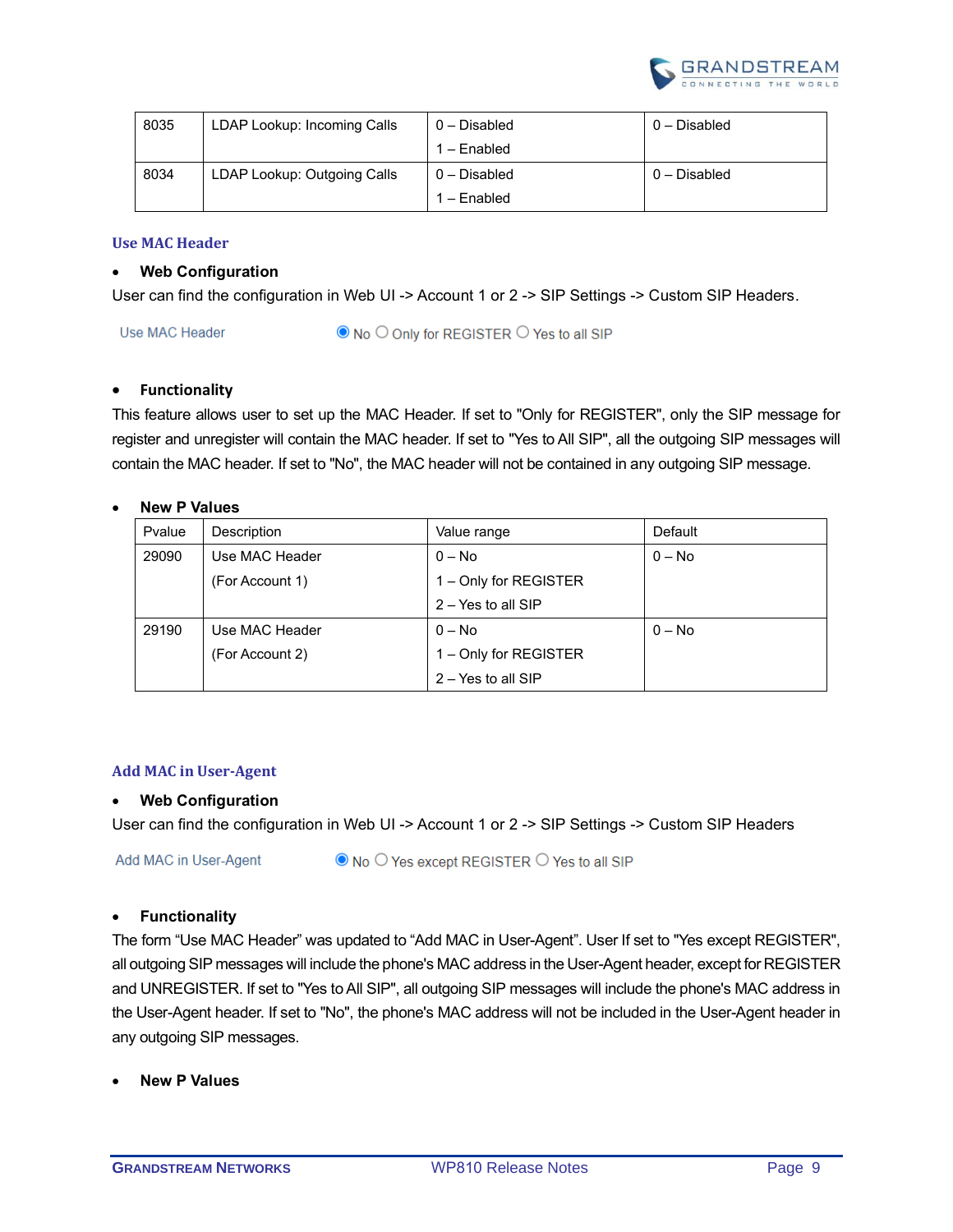

| Pvalue | Description           | Value range             | Default  |
|--------|-----------------------|-------------------------|----------|
| 26061  | Add MAC in User-Agent | $0 - No$                | $0 - No$ |
|        | (For Account 1)       | 1 – Yes except REGISTER |          |
|        |                       | $2 - Yes$ to all SIP    |          |
| 26161  | Add MAC in User-Agent | $0 - No$                | $0 - No$ |
|        | (For Account 2)       | 1 – Yes except REGISTER |          |
|        |                       | $2 - Yes$ to all SIP    |          |

#### <span id="page-9-0"></span>**Allow Dial Through Popups**

# • **Web Configuration**

User can find the configuration in Web UI -> Setting -> SIP Settings -> General Settings

**Allow Dial Through Popups** 

#### $\odot$  No  $\odot$  Yes

#### • **Functionality**

This new feature allows user to dial DMTF through Popups.

#### • **New P Values**

| Pvalue | Description               | Value range | Default  |
|--------|---------------------------|-------------|----------|
| 82261  | Allow Dial Through Popups | $0 - No$    | $0 - No$ |
|        |                           | $1 - Yes$   |          |

#### <span id="page-9-1"></span>**5G or 2.4G Wi-Fi Icon Indication**

• **LCD Screen Preview**



2.4GHz Wi-Fi 5GHz Wi-Fi

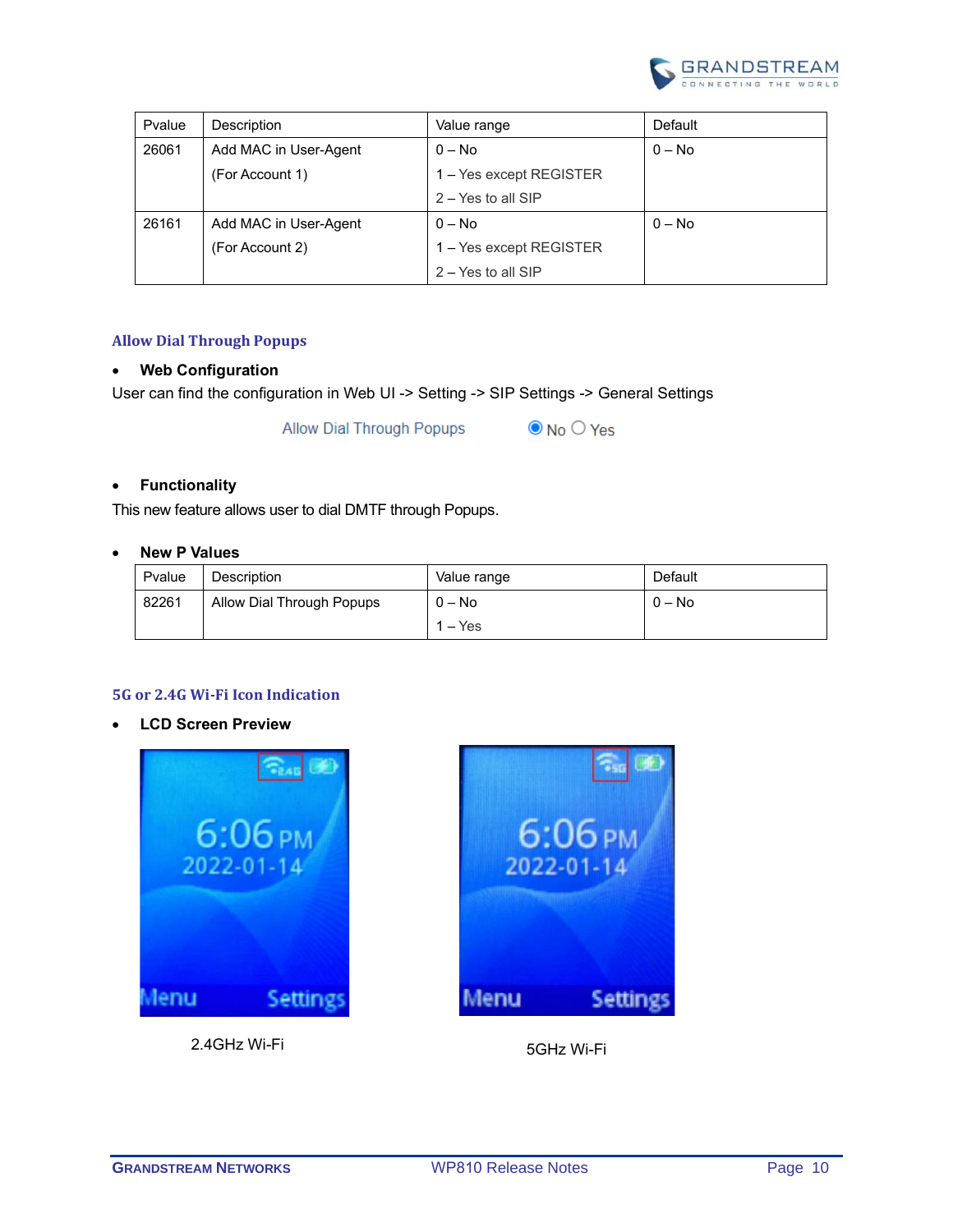

# **FIRMWARE VERSION 1.0.7.83**

# <span id="page-10-1"></span><span id="page-10-0"></span>**PRODUCT NAME**

WP810

# <span id="page-10-2"></span>**DATE**

07/27/2021

# <span id="page-10-3"></span>**FIRMWARE FILE INFORMATION**

- Firmware file name: wp810fw.bin
- MD5: 4141c0a55db6aaa96b9f04566fb7de64

# <span id="page-10-4"></span>**BUG FIX**

- Fixed when NAT Traversal set to Keep-Alive, after switching SSID and got a new IP address, WP810 still uses the old IP address to send classic stun keep-alive packets to the SIP server.
- Fixed if the SIP server changed the IP address of the contact line, WP810 will continuously send binding requests to the SIP server.
- Fixed WP810 works abnormally if switched SIP registration between Yes and No.
- Fixed WP810 cannot scan after roam.
- Fixed when auto answer is enabled on WP810, WP810 may freeze in the call interface.
- Fixed call loose audio/drop when roaming between Ubiquiti AC-PRO AP.
- Fixed when transferring, WP810 refer the current line to the target line instead of referring the target line to the current line.
- Fixed after entering the lock screen password, WP810 may freeze on the lock screen password page.
- Fixed the lock screen background image overlaps with the main page
- Fixed WP810 does not need a password to connect to the USB serial port.
- Fixed XML Phonebook cannot be downloaded using the "Download XML Phonebook" option.
- Fixed contacts could not be displayed successfully in Firefox browser.
- Fixed when WP810 starts packet capture using the Packet Capture feature, it may stop capture automatically during roaming.
- Fixed WP810 may stuck in the boot interface when restarts.
- Fixed WP810 Network Status page does not display the DNS Server information.
- Fixed WP810 cannot auto provision against UCM Zero Config
- Fixed after WP810 configuration was modified, a restart or a factory reset will restore to the previous settings.
- Fixed DHCP renew during band steering.
- Fixed WP810 white screen.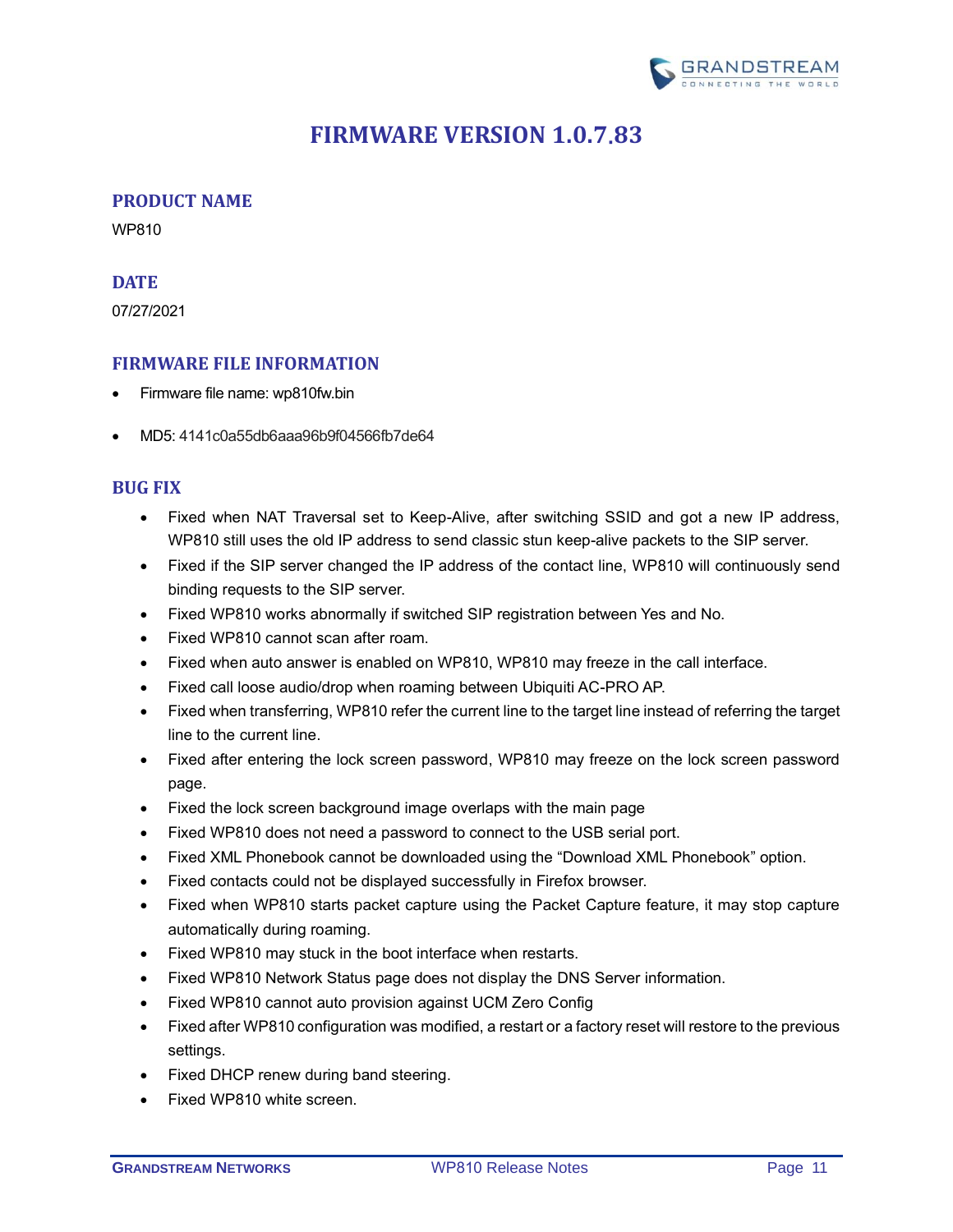

- Fixed Maximum TLS Version unlimited option does not take effect.
- Fixed when Minimum TLS Version is set to TLS 1.1 and Maximum TLS Version is set to Unlimited, WP810 use TLS1.1 only.
- Fixed Call History call records date and time do not match the system time.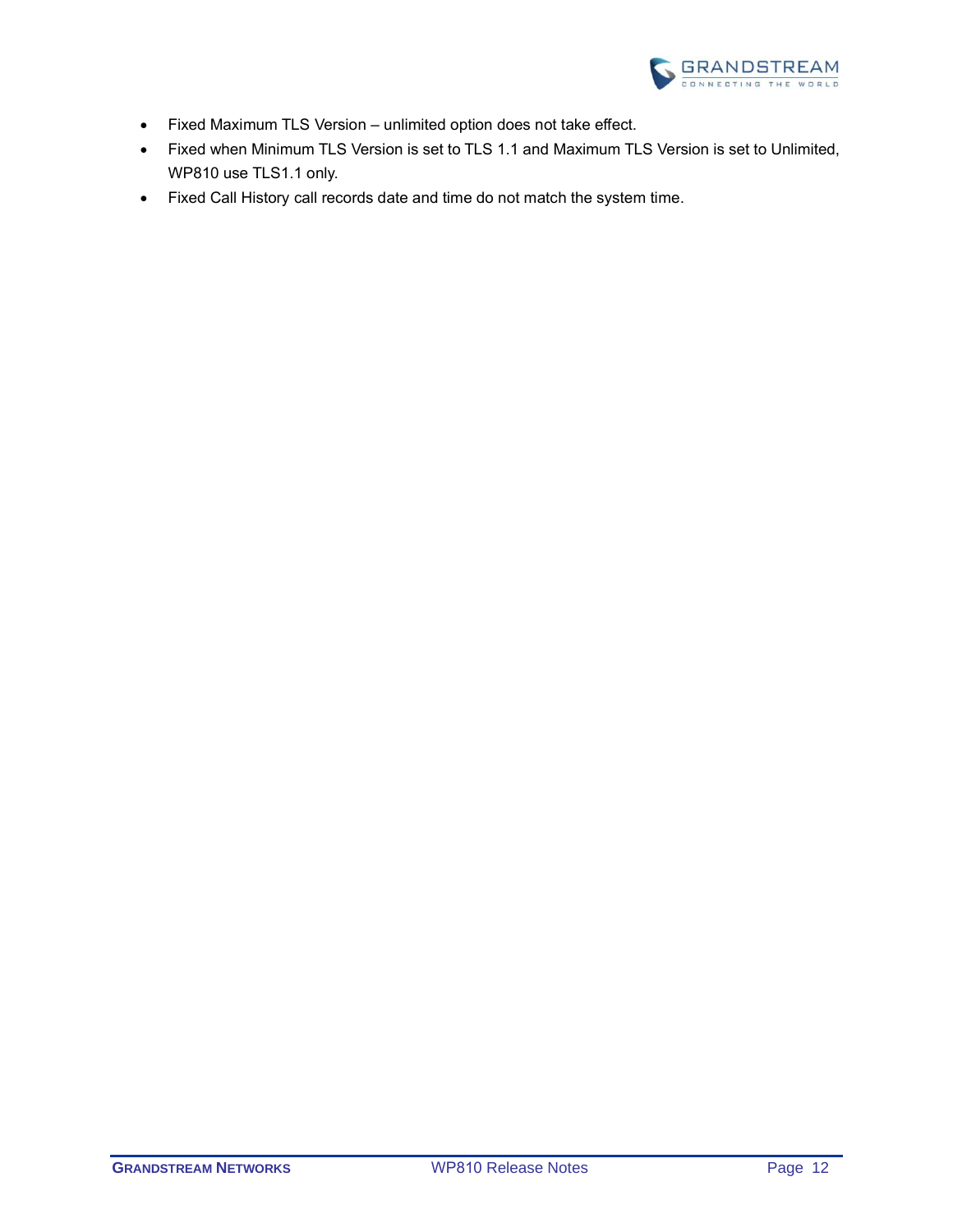

# **FIRMWARE VERSION 1.0.7.68**

# <span id="page-12-1"></span><span id="page-12-0"></span>**PRODUCT NAME**

WP810

#### <span id="page-12-2"></span>**DATE**

04/23/2021

# <span id="page-12-3"></span>**FIRMWARE FILE INFORMATION**

- Firmware file name: wp810fw.bin
- MD5: 268aa267a49e7d424082cc9922905025

# <span id="page-12-4"></span>**ENHANCEMENT**

- Added support for GDMS.
- Added support for letters with accent.
- Added support to differentiate rejected calls icon from missed calls. Now the rejected calls will be logged as received calls with different icon.
- Added support for Turkish language.
- Update Wi-Fi Security type from "WPA PSK" to "WPA/WPA2 PSK".
- Added support for "Feature Key Synchronization" [\[FEATURE KEY SYNCHRONIZATION\]](#page-15-0).
- Added support for "Capture" [\[CAPTURE\]](#page-15-1)
- Added support for "Matching Incoming Caller ID". [\[MATCH INCOMING CALLER ID\]](#page-17-0)
- Added support for TR-069 configuration. [\[TR-069\]](#page-20-0)
- Added support for "Configuration via Keypad Menu". [\[CONFIGURATION VIA KEYPAD MENU\]](#page-21-0)
- Added support for "Register Before DNS SRV Failover". [\[REGISTER BEFORE DNS SRV](#page-14-2)  [FAILOVER\]](#page-14-2)
- Added support for Minimum and Maximum TLS Version configuration. [\[TLS VERSION\]](#page-14-3)
- Added support for 802.11r. [\[802.11r\]](#page-22-0)
- Add hardware version to the provision user agent.
- Added support to configure Country Code while configuring Wi-Fi from handset on the first time.
- Added support to display contacts with no numbers in the phonebook.
- Added Japanese language support on LCD.
- Remove edit contact ringtone from Web UI.
- Networking improvements to handle rapid Wi-Fi connection changes.
- Improved key handling and greatly lower the chance that the screen may not light up when the user presses a button at the first time.
- Improved Wi-Fi disconnect popup message.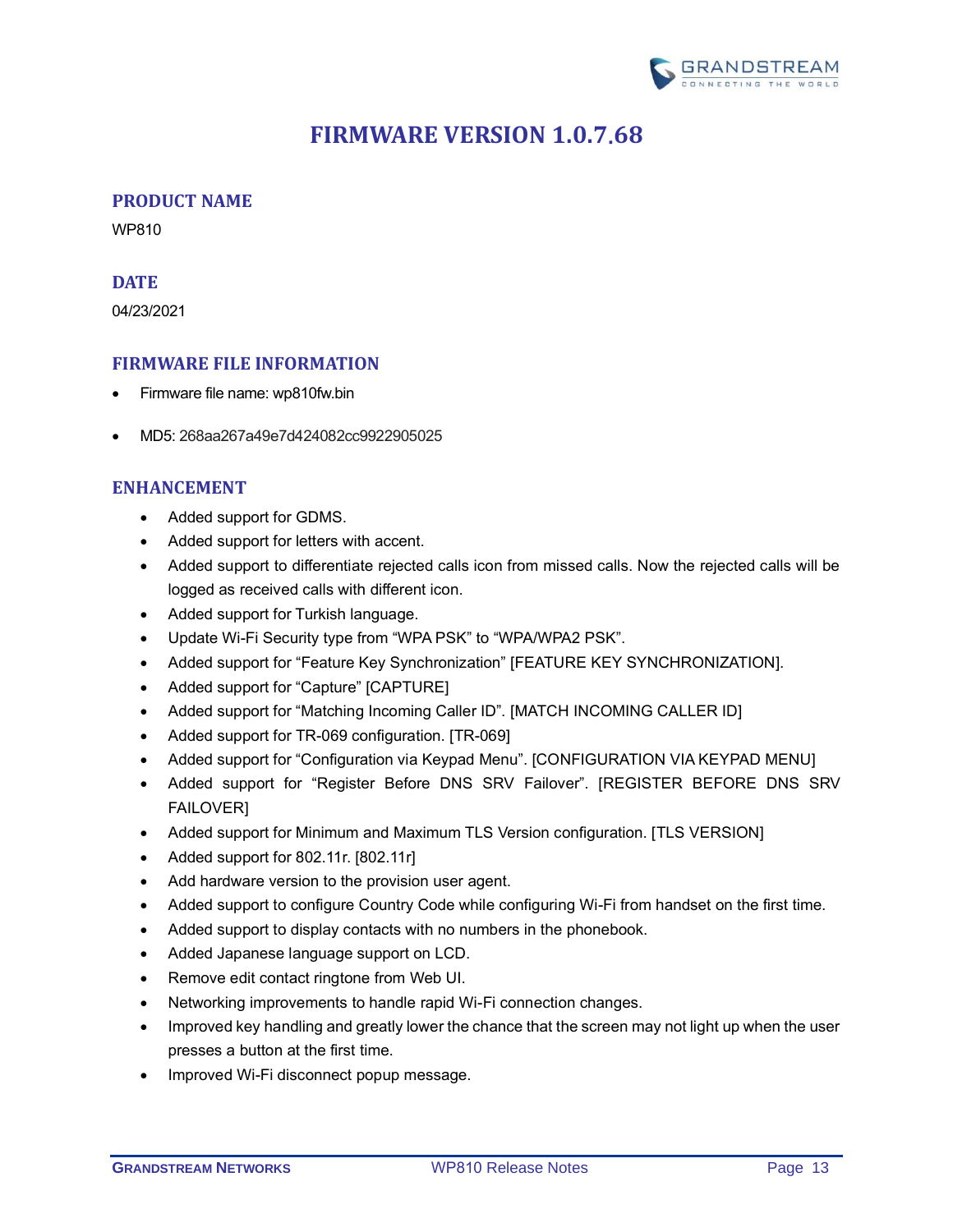

# <span id="page-13-0"></span>**BUG FIX**

- Fixed the keypad could not be locked by pressing the pound key for 3 seconds.
- Fixed Wi-Fi disconnects during roaming.
- Fixed when Time Display Format is set to 12 Hour, the "12:00 AM" is shown as "0:00 AM".
- Fixed syslog not working in IPv6 only Mode.
- Fixed the Preferred DNS Server does not take effect when IPv6 address length is more than 24 bits.
- Fixed ring and alerts may not be able to play back.
- Fixed in IPv6 mode, WP810 ignores received 200 OK response to SIP Op.
- Fixed issue vibration function does not work.
- Fixed when WP810 enable Auto Answer, may have one-way audio issue.
- Fixed WP810 could not authenticate to SSID when using WPA/WPA2 Enterprise PEAP MSCHAPv2
- Fixed WP810 cannot enter "+" by long pressing the 0 key.
- Fixed WP810 cannot select which number to dial from the phonebook for a contact with multiple phone numbers, only be able to dial the one set as primary.
- Fixed multiple time zone return wrong time which are where the time is advanced with 1 hour more than actual time zone.
- Fixed the predefined time zone GMT+1 display wrong time.
- Fixed SIP responds slowly when answering calls.
- Fixed WP810 could not resolve DNS query when DNS reply contains more than one IP addresses.
- Fixed WP810 took up to 30 seconds to register account after rebooting.
- Fixed voicemail is played on speaker when calling from Voicemail menu.
- Fixed WP810 could not connect to default SSID "wp\_master" when it is hidden.
- Fixed Capture function may not work if Syslog Server left blank.
- Fixed the LCD still shows registered after Account Active is set to No.
- Fixed after switching SSID, sometimes can not access the connection page of other SSID from GUI.
- Fixed that GUI may crash when refreshing scanned SSIDs.
- Fixed when current connected SSID out of range, WP810 will not switch to another SSID automatically.
- Fixed only power key and volume up/down key work.
- Fixed when current connected SSID out of range and WP810 enter new SSID discovery mode, the ongoing call will not be hung up automatically.
- Fixed when kill wp\_gui, the account will show gray.
- Fixed GUI may freeze on the white screen interface.
- Fixed device cannot connect to SSIDs when the password contains & special character.
- Fixed device keeps disconnecting from Wi-Fi randomly.
- Fixed that when the SSID of the WP810 connection is closed, WP810 may still show the connection and has an IP address.
- Fixed when Internet Protocol set to IPv6 Only, after DUT reboot, the accounts will not register successfully.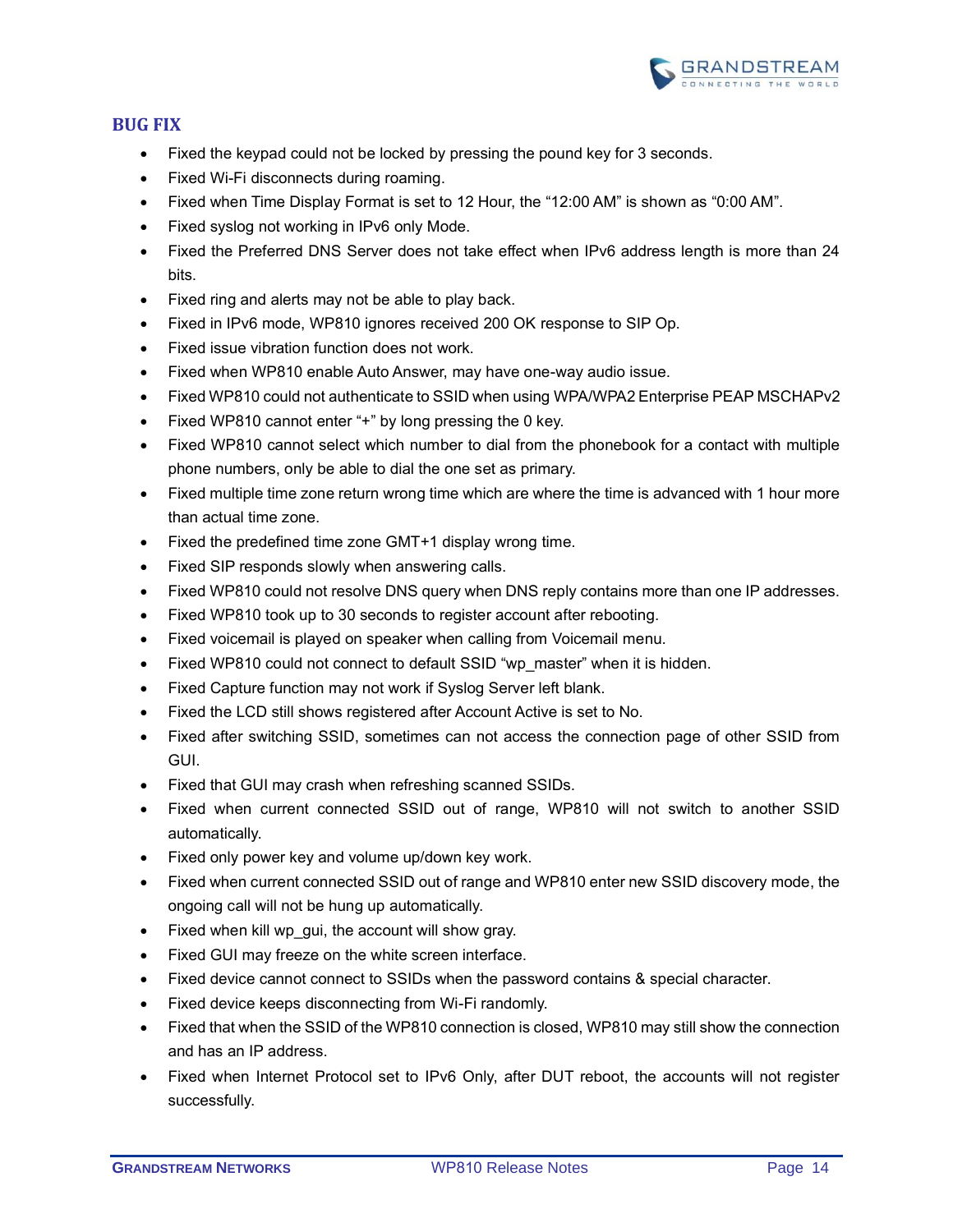

• Fixed WP810 may freeze after forgetting Wi-Fi.

#### <span id="page-14-0"></span>**KNOWN ISSUES**

• When capturing trace via GDMS using Capture Trace tool, the capture file could not be opened normally.

#### <span id="page-14-1"></span>**NEW FEATURES OVERVIEW**

<span id="page-14-2"></span>This section lists major new features and describes how to use it from the user's point of view.

#### **REGISTER BEFORE DNS SRV FAILOVER**

#### • **Web Configuration**

User can find the configuration in Web UI -> Accounts -> Network Settings.



#### • **Functionality**

Now the users can choose the behavior for registering before DNS SRV Fail-over

- If set to "No", a REGISTER request will not be initiated when a server failover occurred under DNS SRV mode.

- If set to "Yes", a REGISTER request will be initiated when a server failover occurred under DNS SRV mode.

#### • **New P Values**

| Pvalue | Description                                  | Value range | Default  |
|--------|----------------------------------------------|-------------|----------|
| 29095  | Register Before DNS SRV Failover (Account 1) | $0 - No$    | $0 - No$ |
|        |                                              | $1 - Yes$   |          |
| 29195  | Register Before DNS SRV Failover (Account 2) | $0 - No$    | $0 - No$ |
|        |                                              | $1 - Yes$   |          |

#### <span id="page-14-3"></span>**TLS VERSION**

#### • **Web Configuration**

User can find the configuration in Web UI -> Maintenance -> Security Settings -> Security.

**Minimum TLS Version** 

| Unlimited $\sim$ |  |
|------------------|--|
|------------------|--|

**Maximum TLS Version** 



#### • **Functionality**

This feature allows users to choose the TLS version for HTTPS provisioning."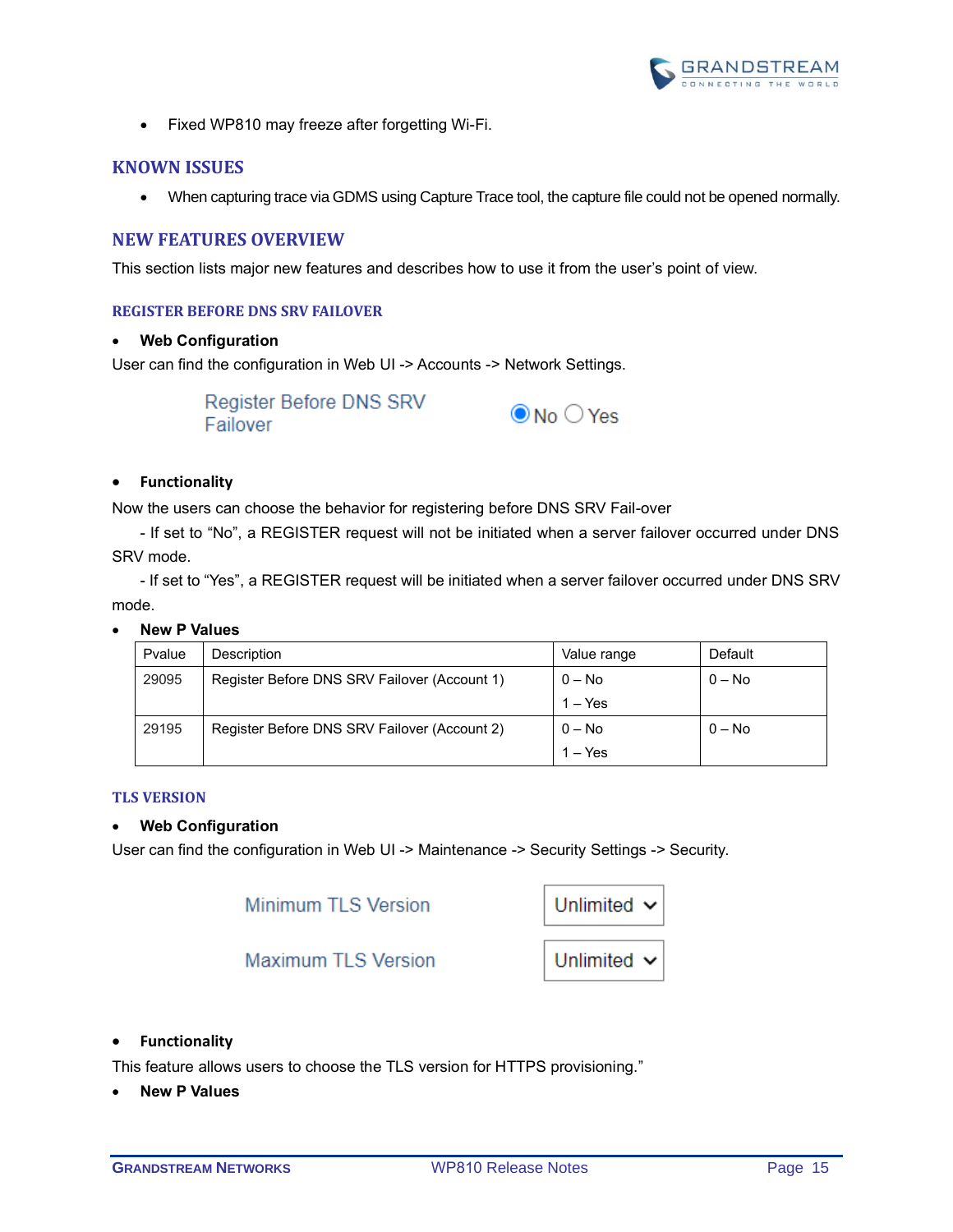

| Pvalue | Description         | Value range    | Default        |
|--------|---------------------|----------------|----------------|
| 22293  | Minimum TLS Version | 99 - Unlimited | 99 - Unlimited |
|        |                     | $10 - TLS 1.0$ |                |
|        |                     | $11 - TLS$ 1.1 |                |
|        |                     | $12 - TLS 1.2$ |                |
| 22294  | Maximum TLS Version | 99 - Unlimited | 99 - Unlimited |
|        |                     | $10 - TLS 1.0$ |                |
|        |                     | $11 - TLS$ 1.1 |                |
|        |                     | $12 - TLS 1.2$ |                |

#### <span id="page-15-0"></span>**FEATURE KEY SYNCHRONIZATION**

#### • **Web Configuration**

User can find the configuration in Web UI -> Accounts -> SIP Settings -> Advanced Features.

# **Feature Key Synchronization**



#### • **Functionality**

This feature is used for BroadSoft call feature synchronization. When it is enabled, DND, Call Forward features can be synchronized between BroadSoft server and phone. When use this feature, Special Feature need to set to BroadSoft. Default is "Disabled"

#### • **New P Values**

| Pvalue | Description                             | Value range    | Default        |
|--------|-----------------------------------------|----------------|----------------|
| 2325   | Feature Key Synchronization (Account 1) | 0 - Disabled   | $0 -$ Disabled |
|        |                                         | $1 -$ Enabled  |                |
| 2425   | Feature Key Synchronization (Account 2) | $0 -$ Disabled | $0 - Disabled$ |
|        |                                         | 1 – Fnabled    |                |

#### <span id="page-15-1"></span>**CAPTURE**

#### • **Web Configuration**

User can find the configuration in Web UI -> Maintenance -> Syslog.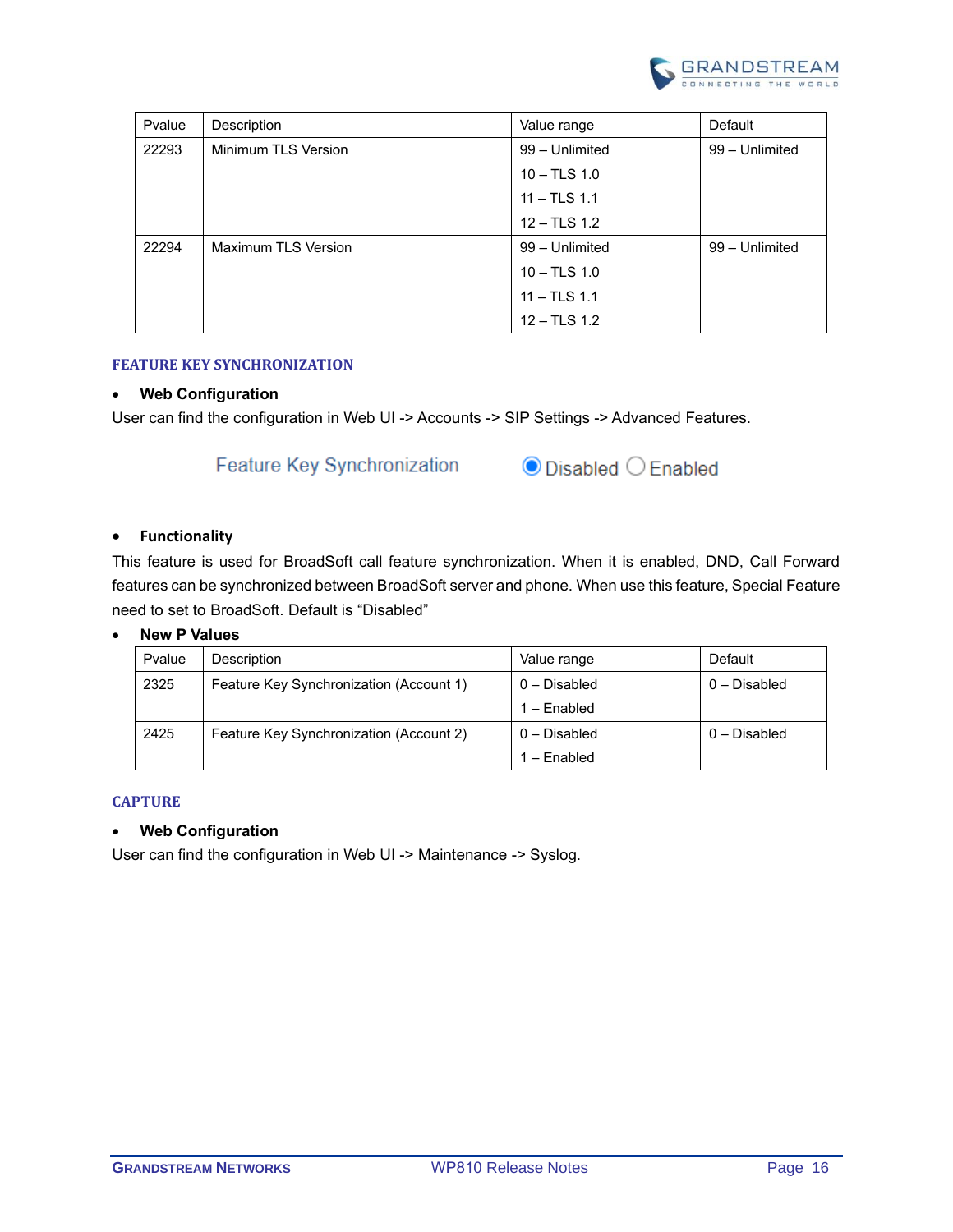

# Capture

| <b>Status</b>        | <b>STOPPED</b>                                       |  |
|----------------------|------------------------------------------------------|--|
|                      | Download<br><b>Start</b><br><b>Stop</b>              |  |
| Capture Location     | Internal Storage $\sim$                              |  |
| Capture Mode         | $\bullet$ Timed $\circlearrowright$ Continuous       |  |
| <b>Capture Timer</b> | 10                                                   |  |
| Log File Rotation    | $\bigcirc$ No $\bigcirc$ Yes                         |  |
| Max Log File Size    | 1                                                    |  |
| Max Log Files        | 3                                                    |  |
|                      | <b>Save and Apply</b><br><b>Save</b><br><b>Reset</b> |  |

# Capture



# • **Functionality**

This feature allows user to capture additional Syslog while Syslog Level is set to DEBUG. Capture can be stored either internally on the device or externally on a USB flash drive via a OTG cable. It supports two Capture Mode: Timed and Continuous.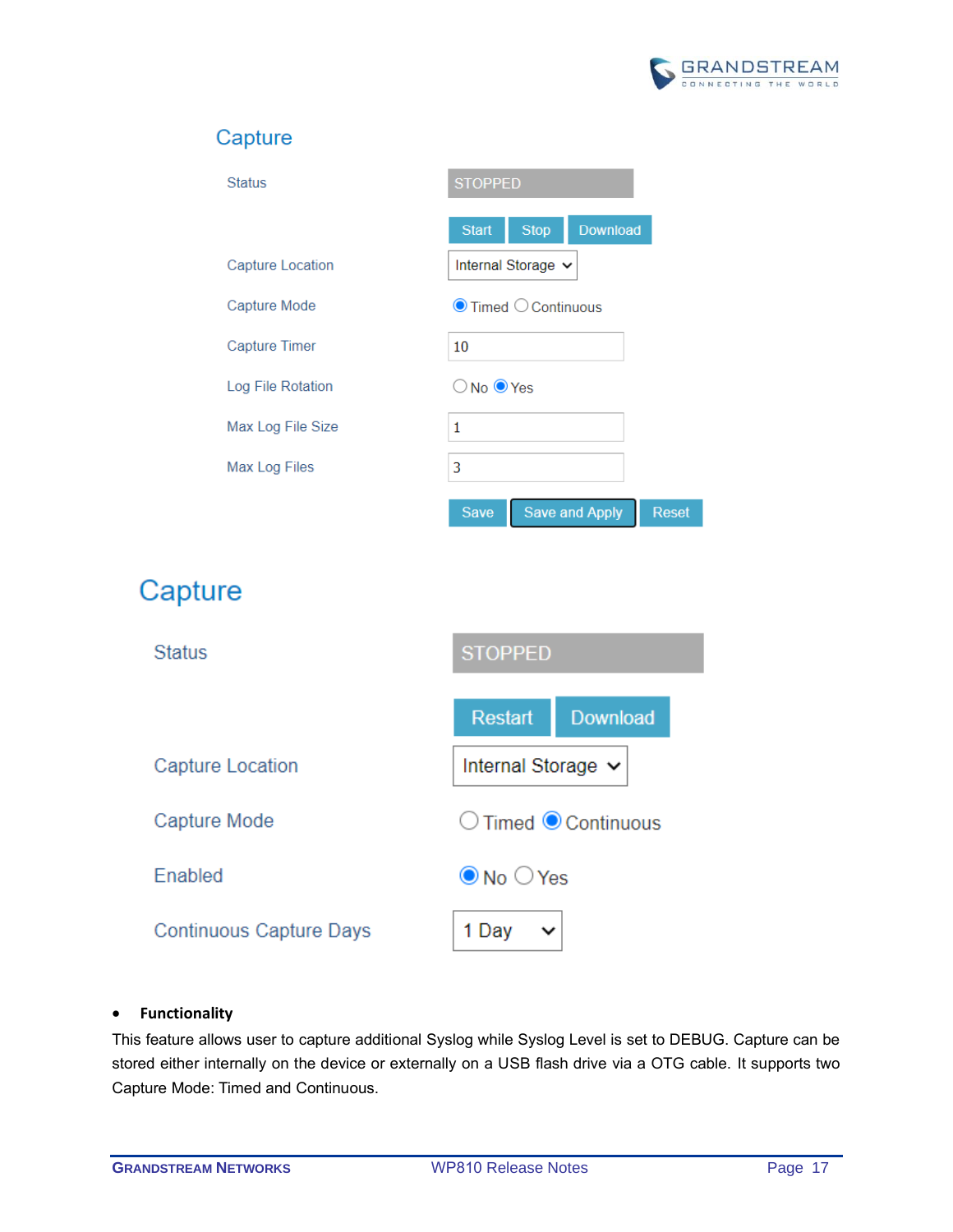

- Timed Mode: When a new capture is run, the previous files are deleted. Capture Timer is optional, if choose Internal Storage, the maximum Capture Timer limit is 30 minutes. Log File Rotation will maintain a fixed maximum limit of the file size based on the Max Log File Size and Max Log Files configured. Old logs will be deleted when rotated.
- Continuous Mode: This mode allows device to capture logs continuously during the days set under Continuous Capture Days option.

| Pvalue | Description                    | Value range          | Default              |
|--------|--------------------------------|----------------------|----------------------|
| 82250  | Capture Location               | 0 - Internal Storage | 0 - Internal Storage |
|        |                                | $1 - USB$            |                      |
| 82255  | <b>USB Filename</b>            | String               | Null                 |
|        |                                | $0 - 64$             |                      |
| 82259  | Capture Mode                   | $0 - Timed$          | $0 - Timed$          |
|        |                                | 1 - Continuous       |                      |
| 82253  | Capture Timer                  | $0 - 2000$           | 30                   |
| 82254  | Log File Rotation              | $0 - No$             | $1 - Yes$            |
|        |                                | $1 - Yes$            |                      |
| 82251  | Max Log File Size              | $1 - 10$             | $\mathbf{1}$         |
| 82252  | Max Log Files                  | 1, 2, 3              | 3                    |
| 82257  | Enabled                        | $0 - No$             | $0 - No$             |
|        |                                | 1 - Yes              |                      |
| 82258  | <b>Continuous Capture Days</b> | $1 - 1$ Day          | $1 - 1$ Day          |
|        |                                | $2 - 2$ Days         |                      |
|        |                                | $3 - 3$ Days         |                      |
|        |                                | $4 - 4$ Days         |                      |
|        |                                | $5 - 5$ Days         |                      |
|        |                                | $6 - 6$ Days         |                      |
|        |                                | $7 - 7$ Days         |                      |
|        |                                | $8 - 8$ Days         |                      |
|        |                                | $9 - 9$ Days         |                      |
|        |                                | $10 - 10$ Days       |                      |
|        |                                | $11 - 11$ Days       |                      |
|        |                                | 12 - 12 Days         |                      |
|        |                                | 13 - 13 Days         |                      |
|        |                                | 14 - 14 Days         |                      |

#### • **New P Values**

#### <span id="page-17-0"></span>**MATCH INCOMING CALLER ID**

#### • **Web Configuration**

User can find the configuration in Web UI -> Accounts -> Call Settings.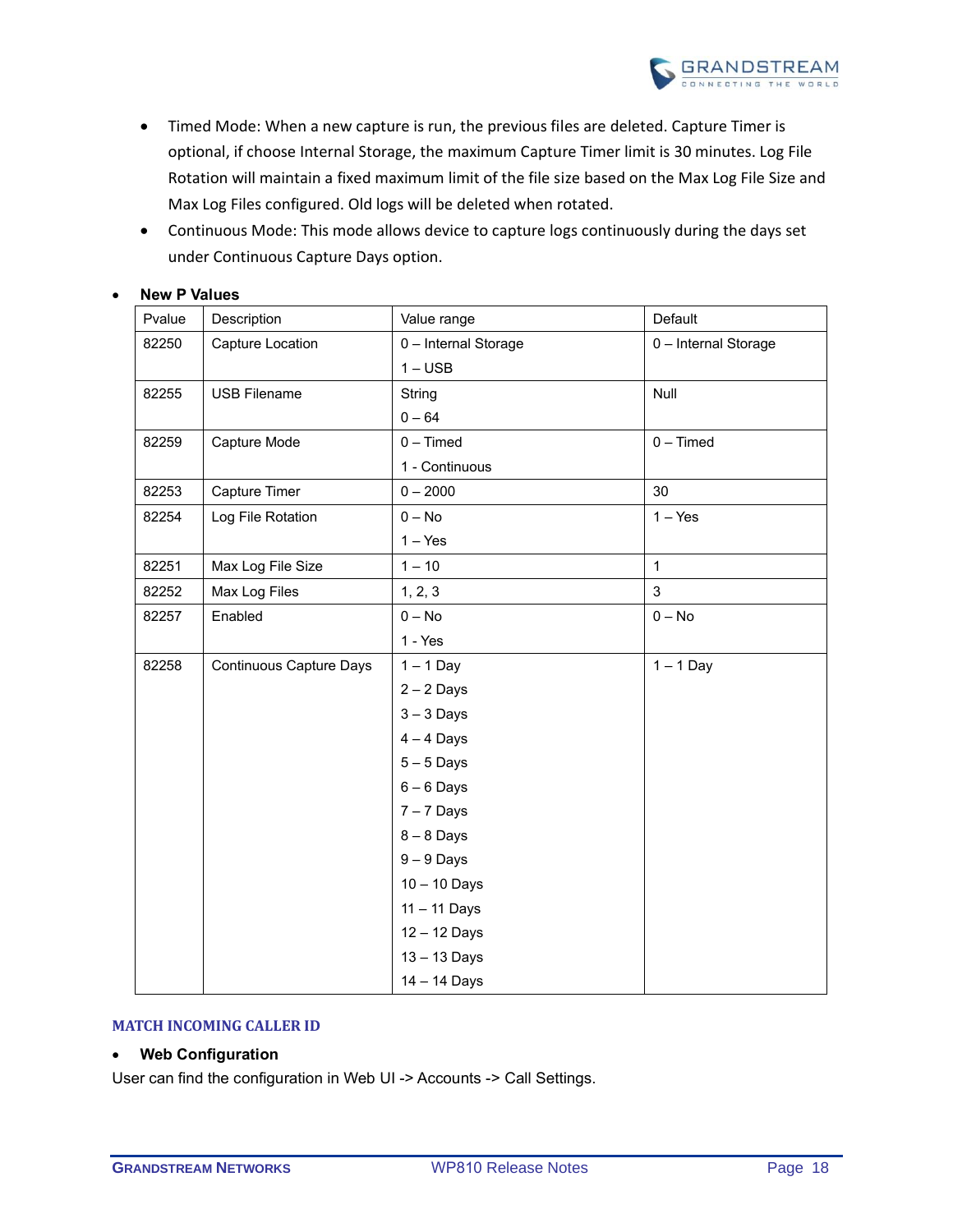

# Ringtone

Match Incoming Caller ID



#### • **Functionality**

Specifies matching rules with number, pattern or Alert Info text (up to 10 matching rules). When the incoming caller ID or Alert Info matches the rules, the phone will ring with selected distinctive ringtone. Select the distinctive ring tone for the matching rule. When the incoming caller ID or Alert Info matches one of the 10 rules, the phone will ring with associated ringtone.

| Pvalue | Description                                      | Value range | Default              |
|--------|--------------------------------------------------|-------------|----------------------|
| 1488   | Matching Rule 1 (Account 1)                      | String      | Null                 |
|        |                                                  | $0 - 512$   |                      |
| 1489   | Matching Rule1 Distinctive Ringtone (Account 1)  | Number      | 0 - Default Ringtone |
| 1490   | Matching Rule 2 (Account 1)                      | String      | Null                 |
|        |                                                  | $0 - 512$   |                      |
| 1491   | Matching Rule 2 Distinctive Ringtone (Account 1) | Number      | 0 - Default Ringtone |
| 1492   | Matching Rule 3 (Account 1)                      | String      | Null                 |
|        |                                                  | $0 - 512$   |                      |
| 1493   | Matching Rule 3 Distinctive Ringtone (Account 1) | Number      | 0 - Default Ringtone |
| 6716   | Matching Rule 4 (Account 1)                      | String      | Null                 |
|        |                                                  | $0 - 512$   |                      |
| 6717   | Matching Rule 4 Distinctive Ringtone (Account 1) | Number      | 0 - Default Ringtone |
| 6718   | Matching Rule 5 (Account 1)                      | String      | Null                 |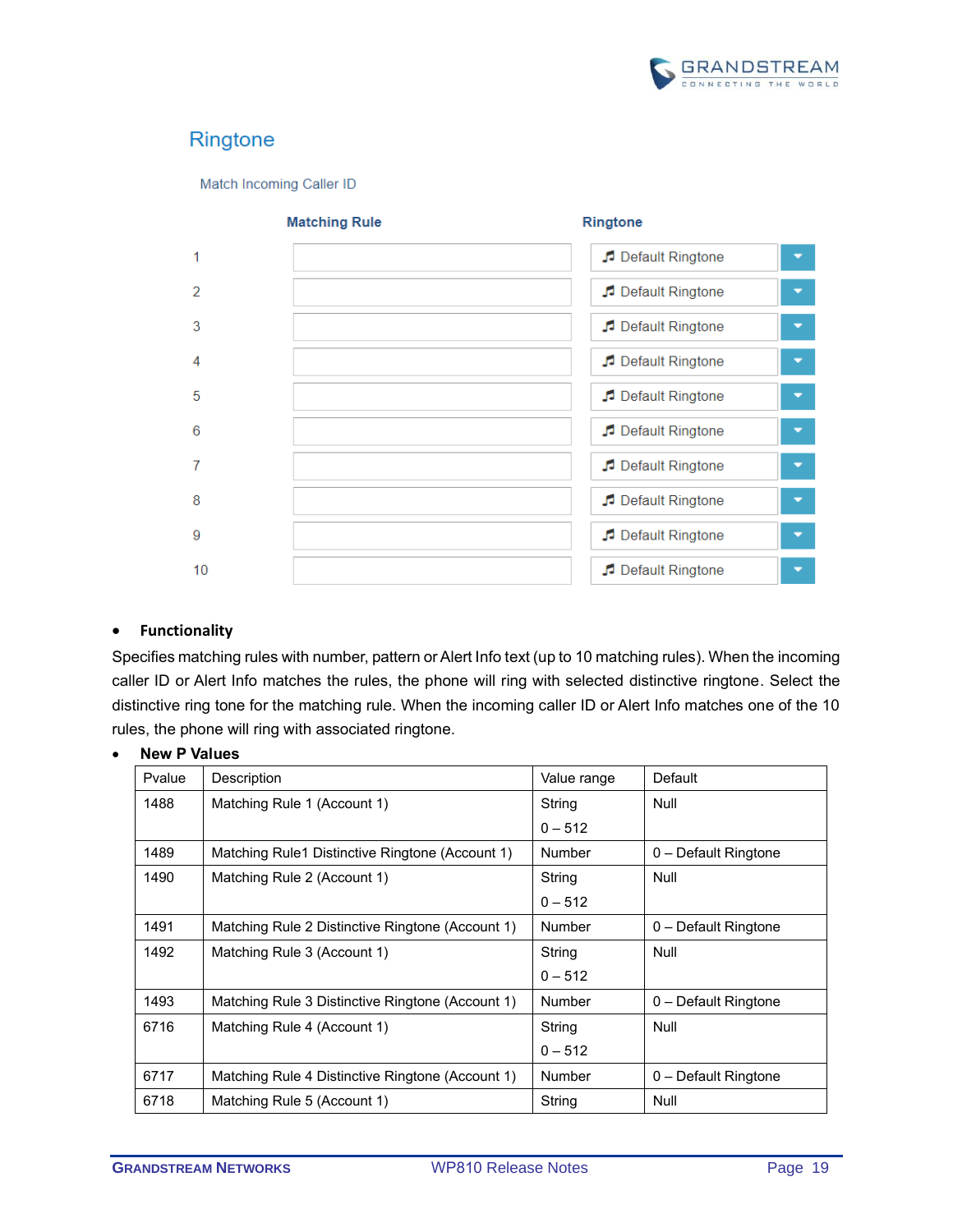

|       |                                                   | $0 - 512$     |                      |
|-------|---------------------------------------------------|---------------|----------------------|
| 6719  | Matching Rule 5 Distinctive Ringtone (Account 1)  | <b>Number</b> | 0 - Default Ringtone |
| 6720  | Matching Rule 6 (Account 1)                       | String        | <b>Null</b>          |
|       |                                                   | $0 - 512$     |                      |
| 6721  | Matching Rule 6 Distinctive Ringtone (Account 1)  | <b>Number</b> | 0 - Default Ringtone |
| 26064 | Matching Rule 7 (Account 1)                       | String        | Null                 |
|       |                                                   | $0 - 512$     |                      |
| 26065 | Matching Rule 7 Distinctive Ringtone (Account 1)  | <b>Number</b> | 0 - Default Ringtone |
| 26066 | Matching Rule 8 (Account 1)                       | String        | Null                 |
|       |                                                   | $0 - 512$     |                      |
| 26067 | Matching Rule 8 Distinctive Ringtone (Account 1)  | Number        | 0 - Default Ringtone |
| 26068 | Matching Rule 9 (Account 1)                       | String        | Null                 |
|       |                                                   | $0 - 512$     |                      |
| 26069 | Matching Rule 9 Distinctive Ringtone (Account 1)  | Number        | 0 - Default Ringtone |
| 26096 | Matching Rule 10 (Account 1)                      | String        | Null                 |
|       |                                                   | $0 - 512$     |                      |
| 26097 | Matching Rule 10 Distinctive Ringtone (Account 1) | Number        | 0 - Default Ringtone |
| 1494  | Matching Rule 1 (Account 2)                       | String        | Null                 |
|       |                                                   | $0 - 512$     |                      |
| 1495  | Matching Rule1 Distinctive Ringtone (Account 2)   | Number        | 0 - Default Ringtone |
| 1496  | Matching Rule 2 (Account 2)                       | String        | Null                 |
|       |                                                   | $0 - 512$     |                      |
| 1497  | Matching Rule 2 Distinctive Ringtone (Account 2)  | Number        | 0 - Default Ringtone |
| 1498  | Matching Rule 3 (Account 2)                       | String        | <b>Null</b>          |
|       |                                                   | $0 - 512$     |                      |
| 1499  | Matching Rule3 Distinctive Ringtone (Account 2)   | Number        | 0 - Default Ringtone |
| 6722  | Matching Rule 4 (Account 2)                       | String        | Null                 |
|       |                                                   | $0 - 512$     |                      |
| 6723  | Matching Rule 4 Distinctive Ringtone (Account 2)  | Number        | 0 - Default Ringtone |
| 6724  | Matching Rule 5 (Account 2)                       | String        | Null                 |
|       |                                                   | $0 - 512$     |                      |
| 6725  | Matching Rule 5 Distinctive Ringtone (Account 2)  | Number        | 0 - Default Ringtone |
| 6726  | Matching Rule 6 (Account 2)                       | String        | Null                 |
|       |                                                   | $0 - 512$     |                      |
| 6727  | Matching Rule 6 Distinctive Ringtone (Account 2)  | Number        | 0 - Default Ringtone |
| 26164 | Matching Rule 7 (Account 2)                       | String        | Null                 |
|       |                                                   | $0 - 512$     |                      |
| 26165 | Matching Rule 7 Distinctive Ringtone (Account 2)  | Number        | 0 - Default Ringtone |
| 26166 | Matching Rule 8 (Account 2)                       | String        | Null                 |
|       |                                                   | $0 - 512$     |                      |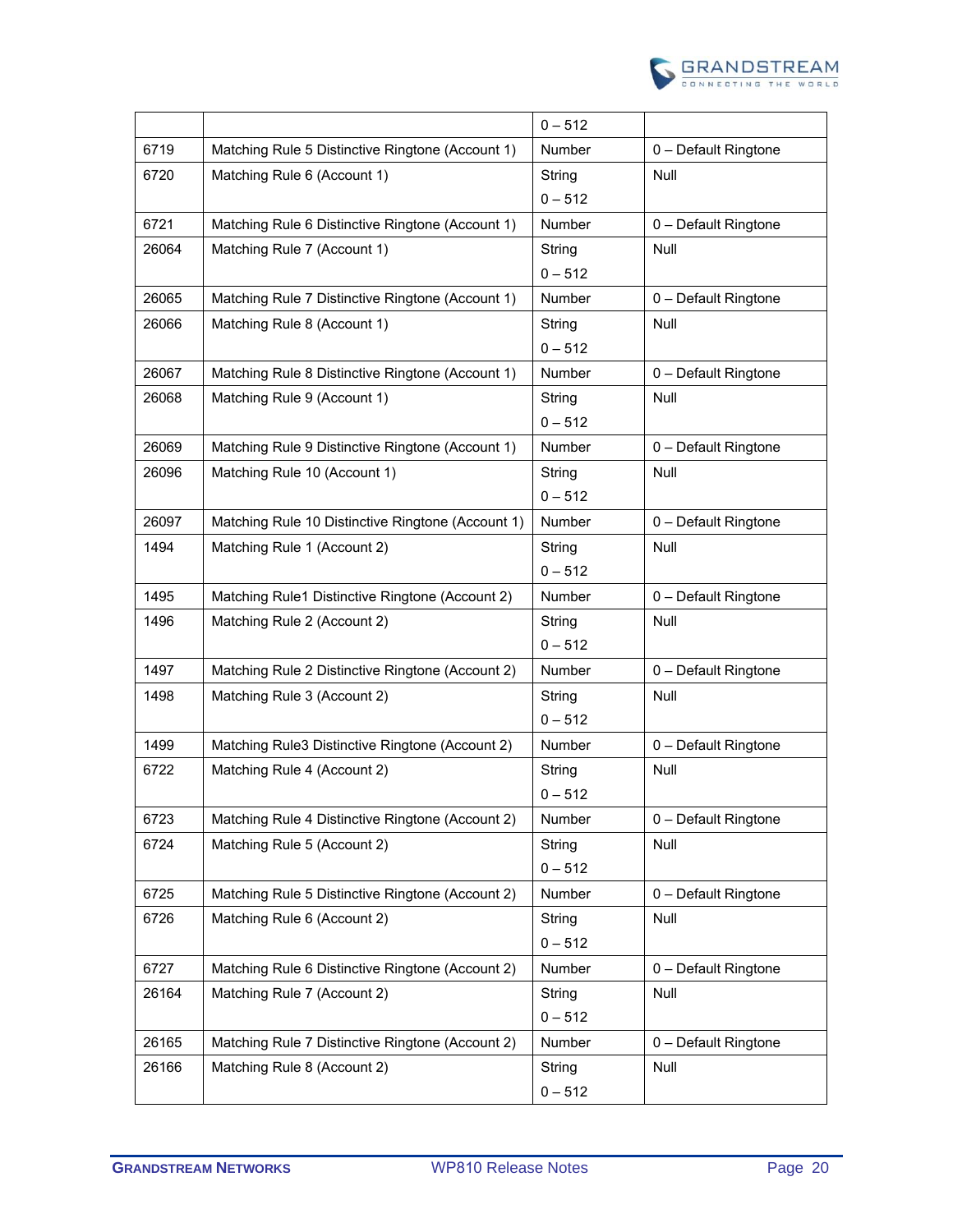

| 26167 | Matching Rule 8 Distinctive Ringtone (Account 2)  | <b>Number</b> | 0 - Default Ringtone |
|-------|---------------------------------------------------|---------------|----------------------|
| 26168 | Matching Rule 9 (Account 2)                       | String        | Null                 |
|       |                                                   | $0 - 512$     |                      |
| 26169 | Matching Rule 9 Distinctive Ringtone (Account 2)  | Number        | 0 - Default Ringtone |
| 26196 | Matching Rule 10 (Account 2)                      | String        | Null                 |
|       |                                                   | $0 - 512$     |                      |
| 26197 | Matching Rule 10 Distinctive Ringtone (Account 2) | Number        | 0 - Default Ringtone |

#### <span id="page-20-0"></span>**TR-069**

# • **Web Configuration**

User can find the configuration in Web UI -> Maintenance -> TR-069.

# **TR-069**

| Enable TR-069                      | $\bigcirc$ No $\bigcirc$ Yes       |
|------------------------------------|------------------------------------|
| <b>ACS URL</b>                     | https://acs.gdms.cloud             |
| TR-069 Username                    |                                    |
| TR-069 Password                    |                                    |
| Periodic Inform Enable             | $\bigcirc$ No $\bigcirc$ Yes       |
| Periodic Inform Interval           | 86400                              |
| <b>Connection Request Username</b> |                                    |
| <b>Connection Request Password</b> |                                    |
| <b>Connection Request Port</b>     | 7547                               |
| CPF SSL Certificate                | 11                                 |
| <b>CPE SSL Private Key</b>         |                                    |
| Randomized TR069 Startup           | $\bullet$ Disabled $\circ$ Enabled |

# • **Functionality**

This feature allows user to configure TR-069.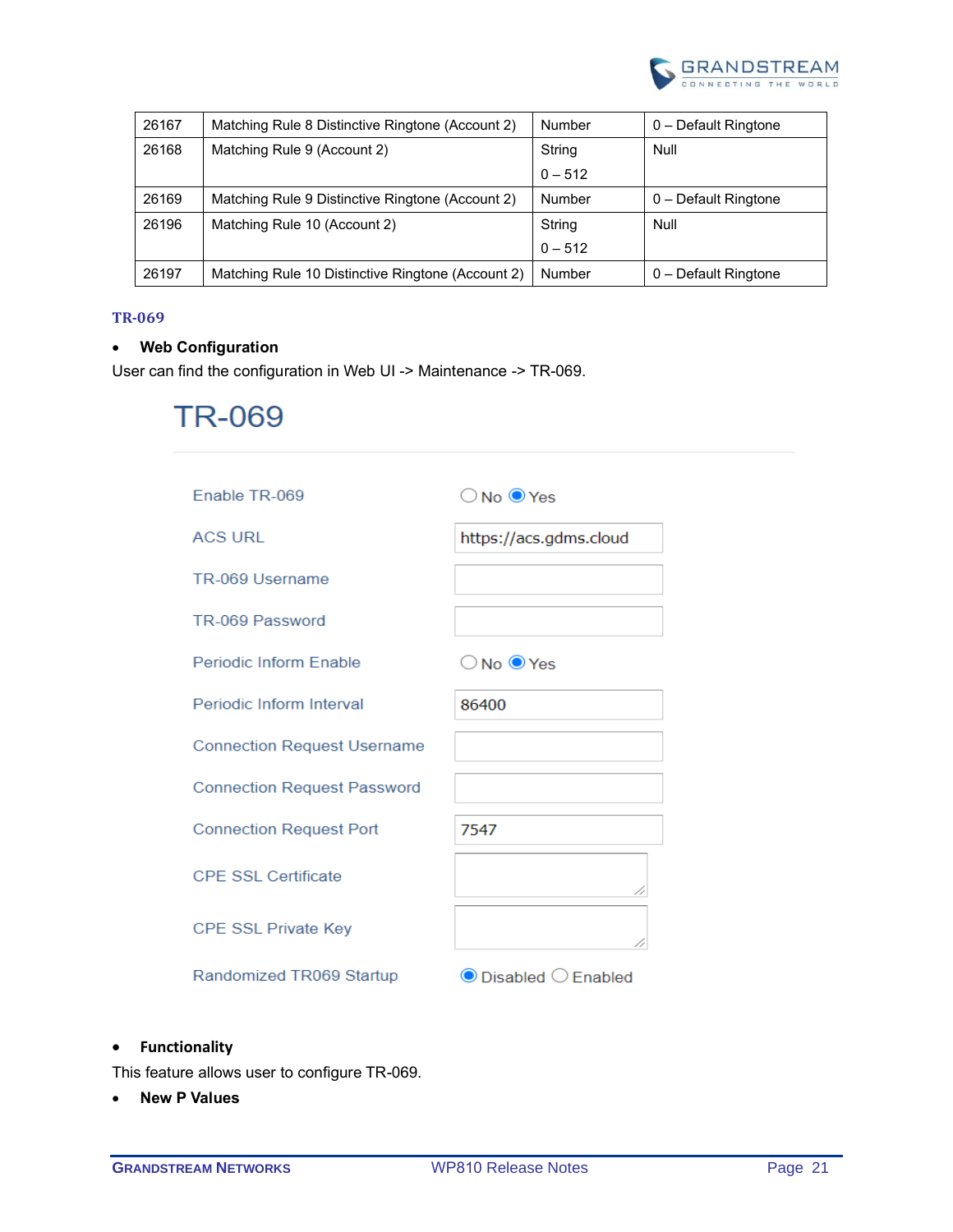

| Pvalue | Description                        | Value range           | Default                |
|--------|------------------------------------|-----------------------|------------------------|
| 1409   | Enable TR-069                      | $0 - No$              | $1 - Yes$              |
|        |                                    | $1 - Yes$             |                        |
| 4503   | <b>ACS URL</b>                     | String                | https://acs.gdms.cloud |
| 4504   | TR-069 Username                    | String: a-z, A-Z, 0-9 | Null                   |
| 4505   | TR-069 Password                    | String: a-z, A-Z, 0-9 | Null                   |
| 4506   | Periodic Inform Enable             | $0 - No$              | $1 - Yes$              |
|        |                                    | $1 - Yes$             |                        |
| 4507   | Periodic Inform Interval           | <b>Number</b>         | 86400                  |
| 4511   | <b>Connection Request Username</b> | String: a-z, A-Z, 0-9 | Null                   |
| 4512   | <b>Connection Request Password</b> | String: a-z, A-Z, 0-9 | Null                   |
| 4518   | <b>Connection Request Port</b>     | Number                | 7547                   |
| 8220   | <b>CPE SSL Certificate</b>         | String: a-z, A-Z, 0-9 | Null                   |
| 8221   | <b>CPE SSL Private Key</b>         | String: a-z, A-Z, 0-9 | Null                   |
| 8487   | Randomized TR069 Startup           | 0 - Disabled          | $0 - Disable$ d        |
|        |                                    | 1 – Enabled           |                        |

#### <span id="page-21-0"></span>**CONFIGURATION VIA KEYPAD MENU**

#### • **Web Configuration**

User can find the configuration in Web UI -> Maintenance -> Security Settings -> Security.

# Configuration via Keypad Menu

Unrestricted

#### • **Functionality**

Each mode working as below:

- 1. Unrestricted: All Settings are accessible in keypad menu
- 2. Basic settings only: Call Features and Basic Settings are accessible in keypad menu, Account settings, Network, and Advanced Settings are hidden from keypad menu.
- 3. Constraint Mode: Administration password will be required to access Account, Network and Advanced Settings. Call Features and Basic Settings can be accessed directly in keypad menu.
- 4. Locked Mode: Settings menu cannot be accessed via keypad menu. PTT quick configuration page cannot be accessed by using the multi-function key.
- 5. Basic and Network Settings: Call Features, Network, and Basic Settings are shown normally in keypad menu, Account and Advanced Settings are hidden from keypad menu.

| Pvalue | Description | range<br>Value | )etault |
|--------|-------------|----------------|---------|
|--------|-------------|----------------|---------|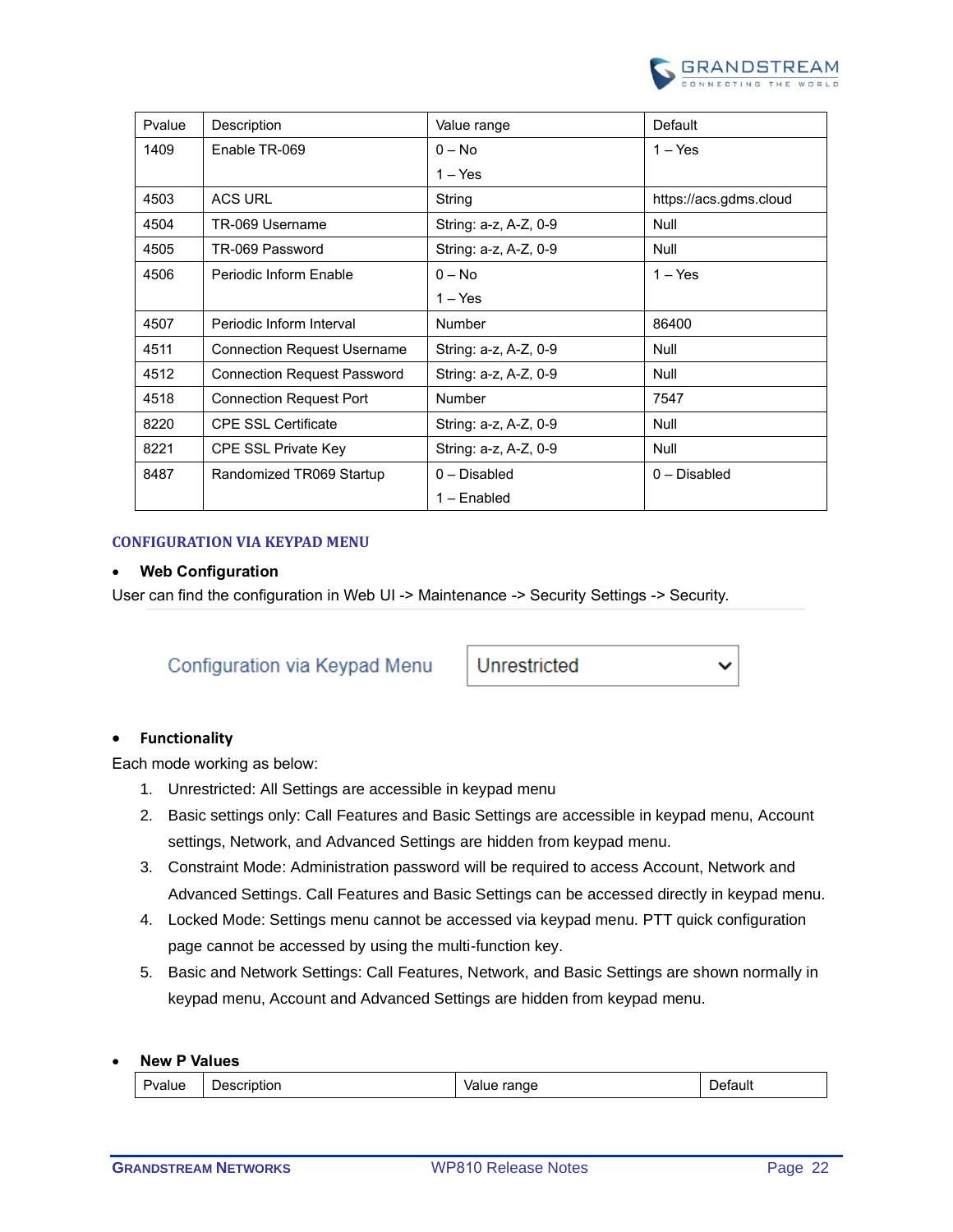

| 1357 | Configuration via Keypad Menu | 0 – Unrestricted               | 0 - Unrestricted |
|------|-------------------------------|--------------------------------|------------------|
|      |                               | 1 – Basic settings only        |                  |
|      |                               | 2 – Constraint Mode            |                  |
|      |                               | 3 – Locked Mode                |                  |
|      |                               | 4 – Basic and Network Settings |                  |

#### <span id="page-22-0"></span>**802.11r**

# • **Web Configuration**

User can find the configuration in Web UI -> NETWORK -> WiFi Settings.

802.11r



# • **Functionality**

This feature allows user to use 802.11r.

| Pvalue | Description       | Value range     | Default         |
|--------|-------------------|-----------------|-----------------|
| 83048  | 802.11r (SSID 1)  | $0 - Disabled$  | $0 - Disabled$  |
|        |                   | $1 -$ Enabled   |                 |
| 83148  | 802.11r (SSID 2)  | $0$ – Disabled  | $0$ – Disabled  |
|        |                   | $1 -$ Enabled   |                 |
| 83248  | 802.11r (SSID 3)  | $0 - Disabled$  | $0 - Disabled$  |
|        |                   | $1 -$ Enabled   |                 |
| 83348  | 802.11r (SSID 4)  | $0 - Disable$   | $0 - Disabled$  |
|        |                   | $1 -$ Enabled   |                 |
| 83448  | 802.11r (SSID 5)  | $0 - Disabled$  | $0 - Disable$   |
|        |                   | $1 -$ Enabled   |                 |
| 83548  | 802.11r (SSID 6)  | $0 - Disable$ d | $0 - Disable$ d |
|        |                   | $1 -$ Enabled   |                 |
| 83648  | 802.11r (SSID 7)  | $0 - Disabled$  | $0 - Disabled$  |
|        |                   | 1 - Enabled     |                 |
| 83748  | 802.11r (SSID 8)  | $0 - Disable$   | $0$ – Disabled  |
|        |                   | $1 -$ Enabled   |                 |
| 83848  | 802.11r (SSID 9)  | $0 - Disabled$  | $0 - Disabled$  |
|        |                   | $1 -$ Enabled   |                 |
| 83948  | 802.11r (SSID 10) | $0$ – Disabled  | $0 - Disabled$  |
|        |                   | 1 - Enabled     |                 |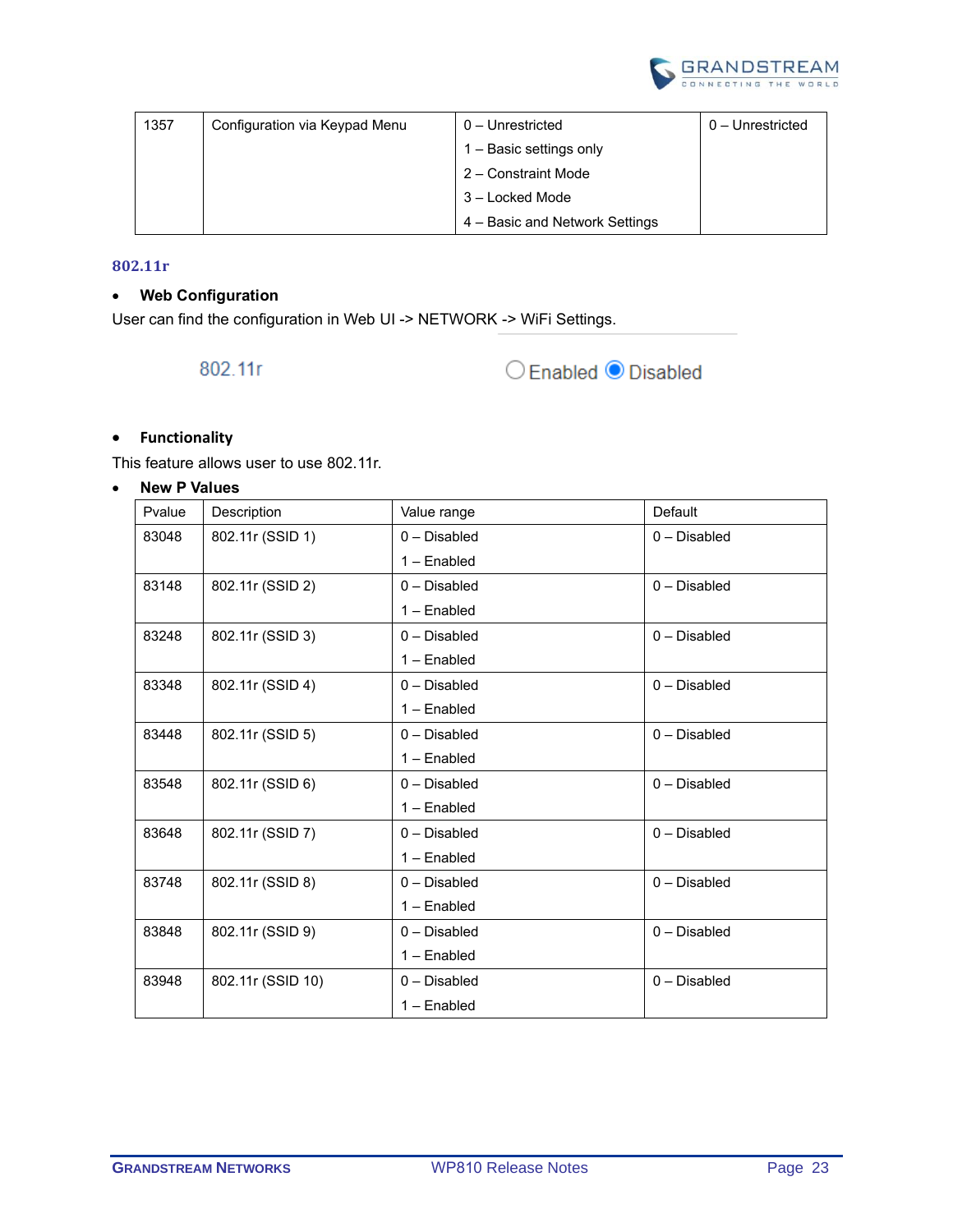

# **FIRMWARE VERSION 1.0.7.18**

# <span id="page-23-1"></span><span id="page-23-0"></span>**PRODUCT NAME**

WP810

# <span id="page-23-2"></span>**DATE**

07/15/2020

# <span id="page-23-3"></span>**FIRMWARE FILE INFORMATION**

- Firmware file name: wp810fw.bin
- MD5: c71f0fbcc9cf3c432a610546d8ab7113

# <span id="page-23-4"></span>**ENHANCEMENT**

- Added support for Slovak and Czech language.
- Added support for Polish language on LCD.
- Added support to download a phonebook from the server. [\[PHONEBOOK](#page-24-0) DOWNLOAD S]
- Added support for "Disable Recovery on Blind Transfer". [\[DISABLE RECOVERY](#page-24-1) ON BLIND [TRANSFER\]](#page-24-1)
- Added support to provision Account Ringtone.

#### <span id="page-23-5"></span>**BUG FIX**

- Fixed WP810 will not send DHCPv6 solicit message.
- Fixed "No Key Entry Timeout" does not work.
- Fixed blind transfer does not work with MetaSwitch platform.
- Fixed "Transfer on Conference Hangup" does not work correctly with MetaSwitch platform.
- Fixed WP810 could not get an inbound call when Internet Protocol is set to "Both, prefer IPv6" or "IPv6 Only".
- Fixed WP810 will not be able to make any call after such scenario: WP810 finishes an outbound call, then in a call with another user, during the call, WP810 make a new call to previous number.
- Corrected and added some Chinese translations
- Fixed when WP810 being transferred to a third party, if WP810 hang up the call while the thirdparty ringing, WP810 will not be able to make any call.
- Fixed when adding a new contact, if the characters of the first and last name reach a certain number, GUI will crash.

#### <span id="page-23-6"></span>**NEW FEATURES OVERVIEW**

This section lists major new features and describes how to use it from the user's point of view.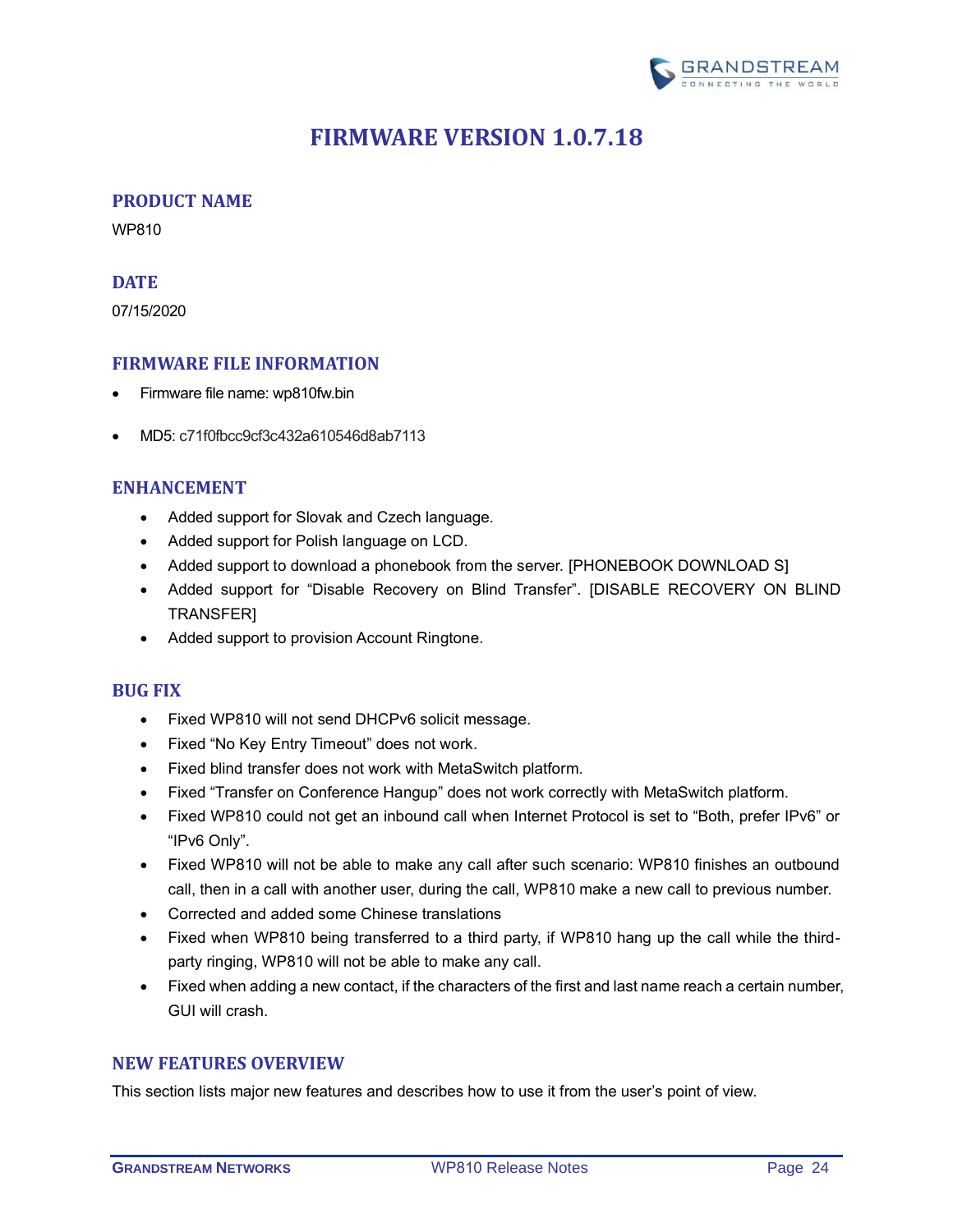

#### <span id="page-24-0"></span>**PHONEBOOK DOWNLOAD SETTINGS**

#### • **Web Configuration**

User can find the configuration in Web UI -> Directory -> Phonebook Management.

| Enable Phonebook XML<br>Download                     |                              | Enabled, use HTTP         |       |
|------------------------------------------------------|------------------------------|---------------------------|-------|
| <b>HTTP/HTTPS User Name</b>                          |                              |                           |       |
| <b>HTTP/HTTPS Password</b>                           |                              |                           |       |
| Phonebook XML Server Path                            |                              | matterhorn.metaswitch.cor |       |
| Phonebook Download Interval                          | 0                            |                           |       |
| <b>Remove Manually-edited Entries</b><br>on Download | $\bigcirc$ No $\bigcirc$ Yes |                           |       |
| Download XML Phonebook                               | Download                     |                           |       |
| <b>Upload XML Phonebook</b>                          | Upload                       |                           |       |
|                                                      | <b>Save</b>                  | Save and Apply            | Reset |

#### • **Functionality**

WP810 now supports to download the phonebook from a configured server.

# • **New P Values**

| Pvalue | Description                                | Value range            | Default        |
|--------|--------------------------------------------|------------------------|----------------|
| 330    | Enable Phonebook XML Download              | $0$ – Disabled         | $0$ – Disabled |
|        |                                            | 1 - Enabled, use HTTP  |                |
|        |                                            | 2 - Enabled, use TFTP  |                |
|        |                                            | 3 - Enabled, use HTTPS |                |
| 6713   | <b>HTTP/HTTPS User Name</b>                | String                 | Null           |
| 6714   | <b>HTTP/HTTPS Password</b>                 | String                 | Null           |
| 331    | Phonebook XML Server Path                  | String                 | Null           |
| 332    | Phonebook Download Interval                | $0, 5 - 720$           | $\Omega$       |
| 333    | Remove Manually-edited Entries on Download | $0 - No$               | $1 - Yes$      |
|        |                                            | $1 - Yes$              |                |

#### <span id="page-24-1"></span>**DISABLE RECOVERY ON BLIND TRANSFER**

• **Web Configuration**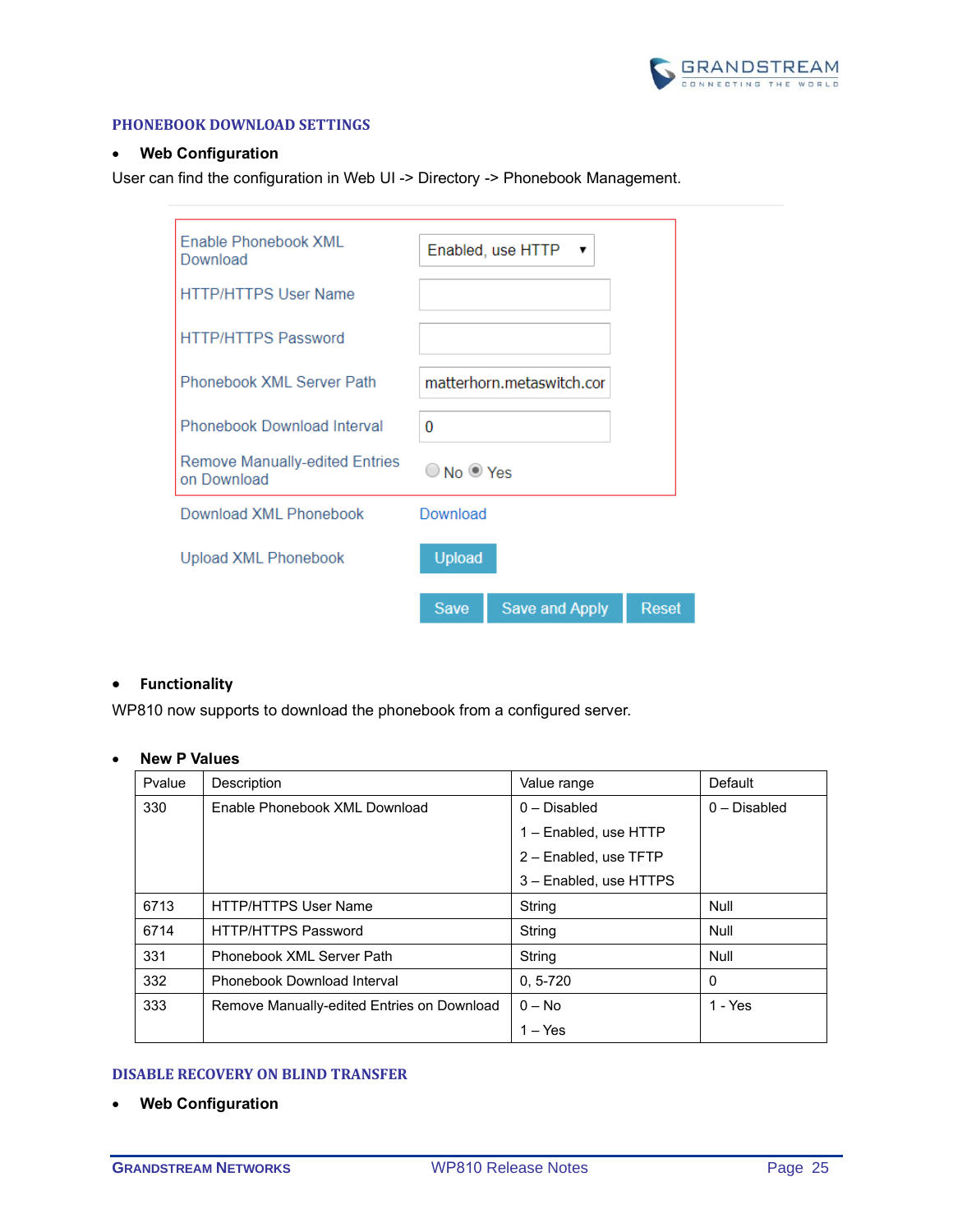

User can find the configuration in Web UI -> Accounts -> Call Settings.

| Disable Recovery on Blind<br>l Transfer | $\bigcirc$ No $\bigcirc$ Yes |  |
|-----------------------------------------|------------------------------|--|
|-----------------------------------------|------------------------------|--|

# • **Functionality**

This feature allows user to disable recovery to the call to the transferee on failing blind transfer to the target.

| Pvalue | Description                                    | Value range | Default   |
|--------|------------------------------------------------|-------------|-----------|
| 2384   | Disable Recovery on Blind Transfer (Account 1) | $0 - No$    | $1 - Yes$ |
|        |                                                | $1 - Yes$   |           |
| 2484   | Disable Recovery on Blind Transfer (Account 2) | $0 - No$    | $1 - Yes$ |
|        |                                                | $1 - Yes$   |           |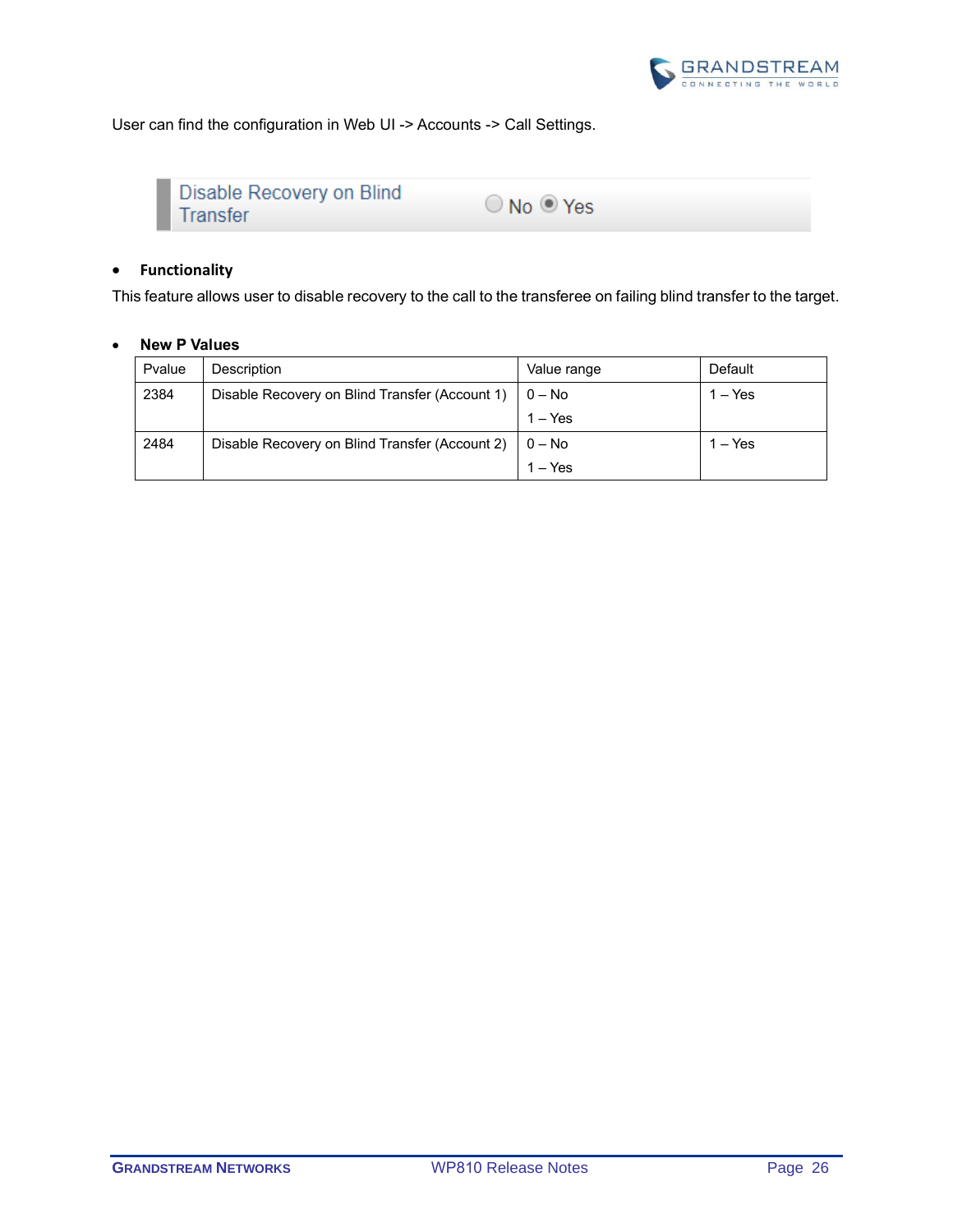

# **FIRMWARE VERSION 1.0.7.7**

#### <span id="page-26-1"></span><span id="page-26-0"></span>**PRODUCT NAME**

WP810

#### <span id="page-26-2"></span>**DATE**

4/22/2020

# <span id="page-26-3"></span>**FIRMWARE FILE INFORMATION**

- Firmware file name: wp810fw.bin
- MD5: e855af9d416ec6abd58476f5a5a47d54

# <span id="page-26-4"></span>**ENHANCEMENT**

• Added Multicast Listening setting fields for Multicast Paging settings on web UI. [\[MULTICAST](#page-26-7)  [PAGING SETTINGS\]](#page-26-7)

# <span id="page-26-5"></span>**BUG FIX**

- Fixed an issue that after remote transferred WP810 to another party, the transfer completed and audio goes through, but WP810 still display remote hold status.
- Fixed an issue that blind transfer will fail if the server sends 401 challenge to the REFER.
- Fixed an issue that WP810 still play local ring even after received early media.
- Fixed an issue that WP810 changes the call UI from hold to normal status after received session timer or session audit UPDATE, while the call is still in hold.
- Fixed typo in default call progress tones.
- Fixed an issue that when adding new contacts, the changes can be saved even the primary number is blank.
- Corrected some Chinese translations

#### <span id="page-26-6"></span>**NEW FEATURES OVERVIEW**

<span id="page-26-7"></span>This section lists major new features and describes how to use it from the user's point of view.

#### **MULTICAST PAGING SETTINGS**

#### • **Functionality**

WP810 now support to configure multicast listening address and labels for Multicast Paging. These new settings are under Web UI -> Settings -> Multicast Paging.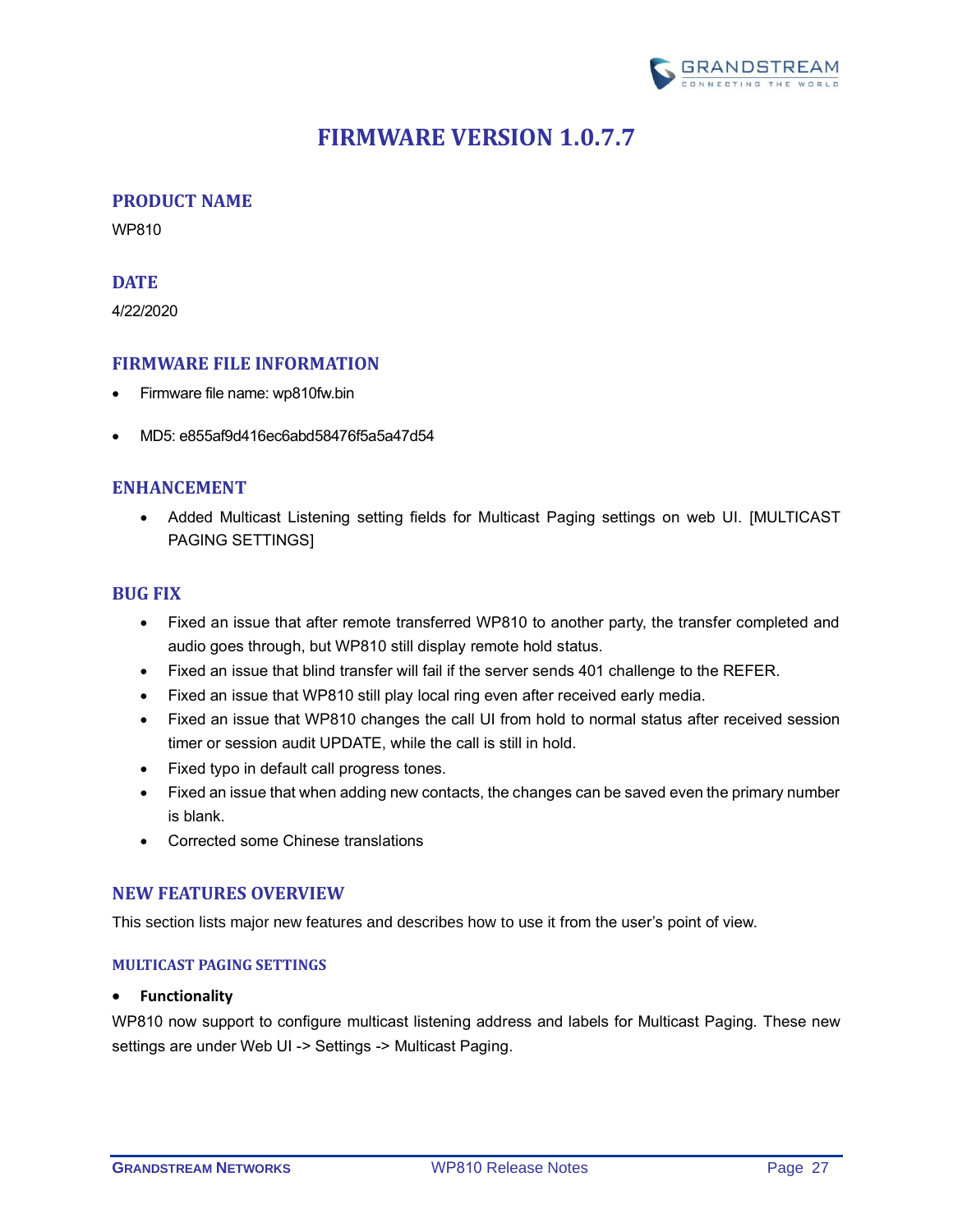

| <b>Settings</b>                        |                            | <b>Multicast Paging</b>  |                                 |       |
|----------------------------------------|----------------------------|--------------------------|---------------------------------|-------|
| <b>General Settings</b>                |                            |                          |                                 |       |
| <b>Call Features</b>                   | Allowed In DND Mode        |                          | © No ○ Yes                      |       |
| <b>Multicast Paging</b>                |                            |                          |                                 |       |
| Preferences<br>$\qquad \qquad =\qquad$ | Paging Barge               |                          | Disabled v                      |       |
| Date and Time                          | Paging Priority Active     |                          | O Disabled <sup>O</sup> Enabled |       |
| Language                               | Multicast Paging Codec     |                          | G.722(wide band) ▼              |       |
| Ringtone                               |                            |                          |                                 |       |
|                                        | Multicast Sender ID        |                          |                                 |       |
|                                        | <b>Multicast Listening</b> |                          |                                 |       |
|                                        | <b>Priority</b>            | <b>Listening Address</b> |                                 | Label |
|                                        | 1                          |                          |                                 |       |
|                                        | $\overline{2}$             |                          |                                 |       |
|                                        | 3                          |                          |                                 |       |
|                                        |                            |                          |                                 |       |
|                                        | 4                          |                          |                                 |       |
|                                        | 5                          |                          |                                 |       |
|                                        | 6                          |                          |                                 |       |
|                                        | 7                          |                          |                                 |       |
|                                        | 8                          |                          |                                 |       |

Save Save and Apply Reset

# • **New P Values**

 $10$ 

| Pvalue | Description                            | Value range | Default |
|--------|----------------------------------------|-------------|---------|
| 1569   | Priority $1 \sim 10$ Listening Address | String      |         |
| 1571   |                                        |             |         |
| 1573   |                                        |             |         |
| 1575   |                                        |             |         |
| 1577   |                                        |             |         |
| 1579   |                                        |             |         |
| 1581   |                                        |             |         |
| 1583   |                                        |             |         |
| 1585   |                                        |             |         |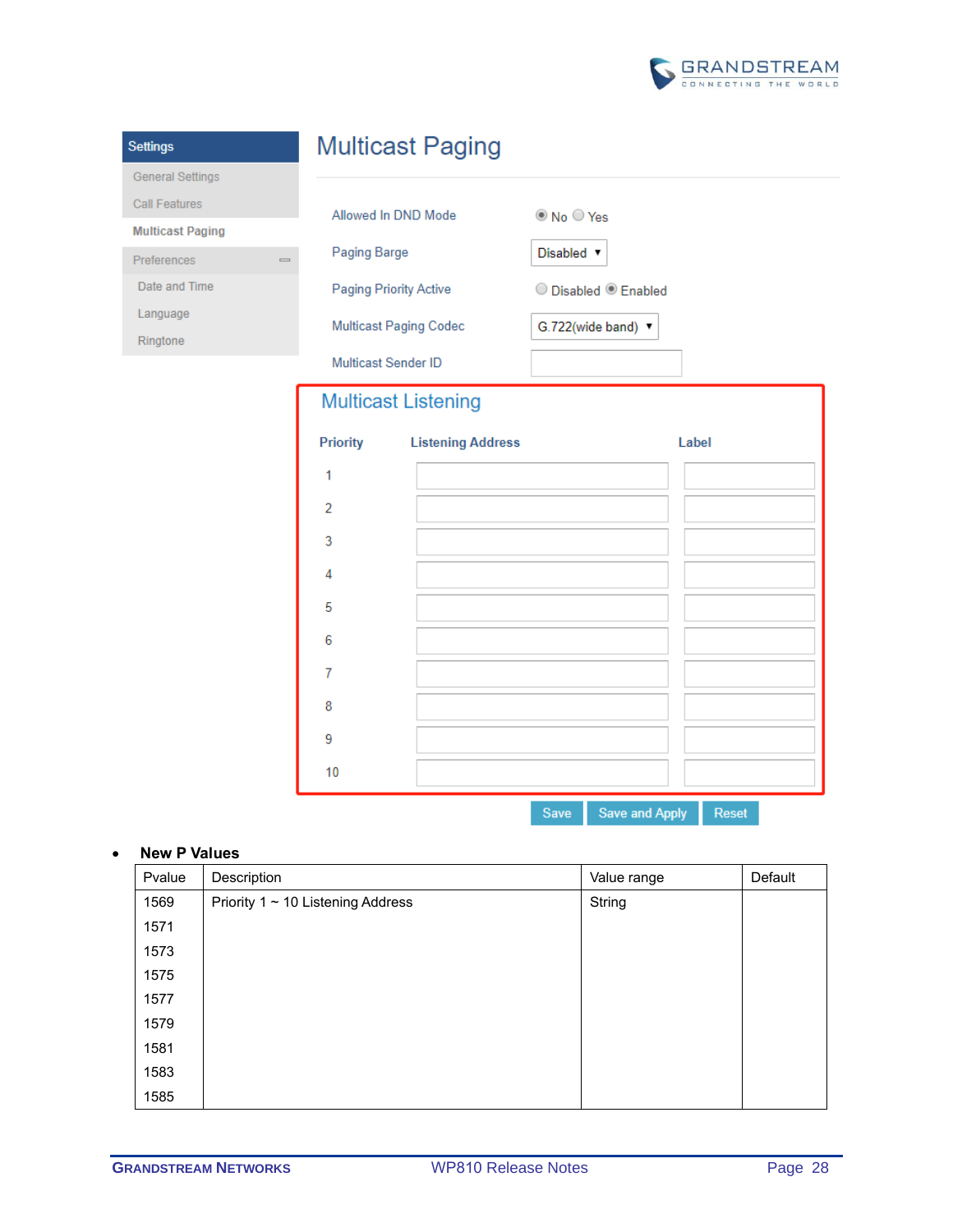

| 1587 |                            |        |  |
|------|----------------------------|--------|--|
| 1570 | Priority $1 \sim 10$ Label | String |  |
| 1572 |                            |        |  |
| 1574 |                            |        |  |
| 1576 |                            |        |  |
| 1580 |                            |        |  |
| 1582 |                            |        |  |
| 1584 |                            |        |  |
| 1586 |                            |        |  |
| 1588 |                            |        |  |
| 1560 |                            |        |  |